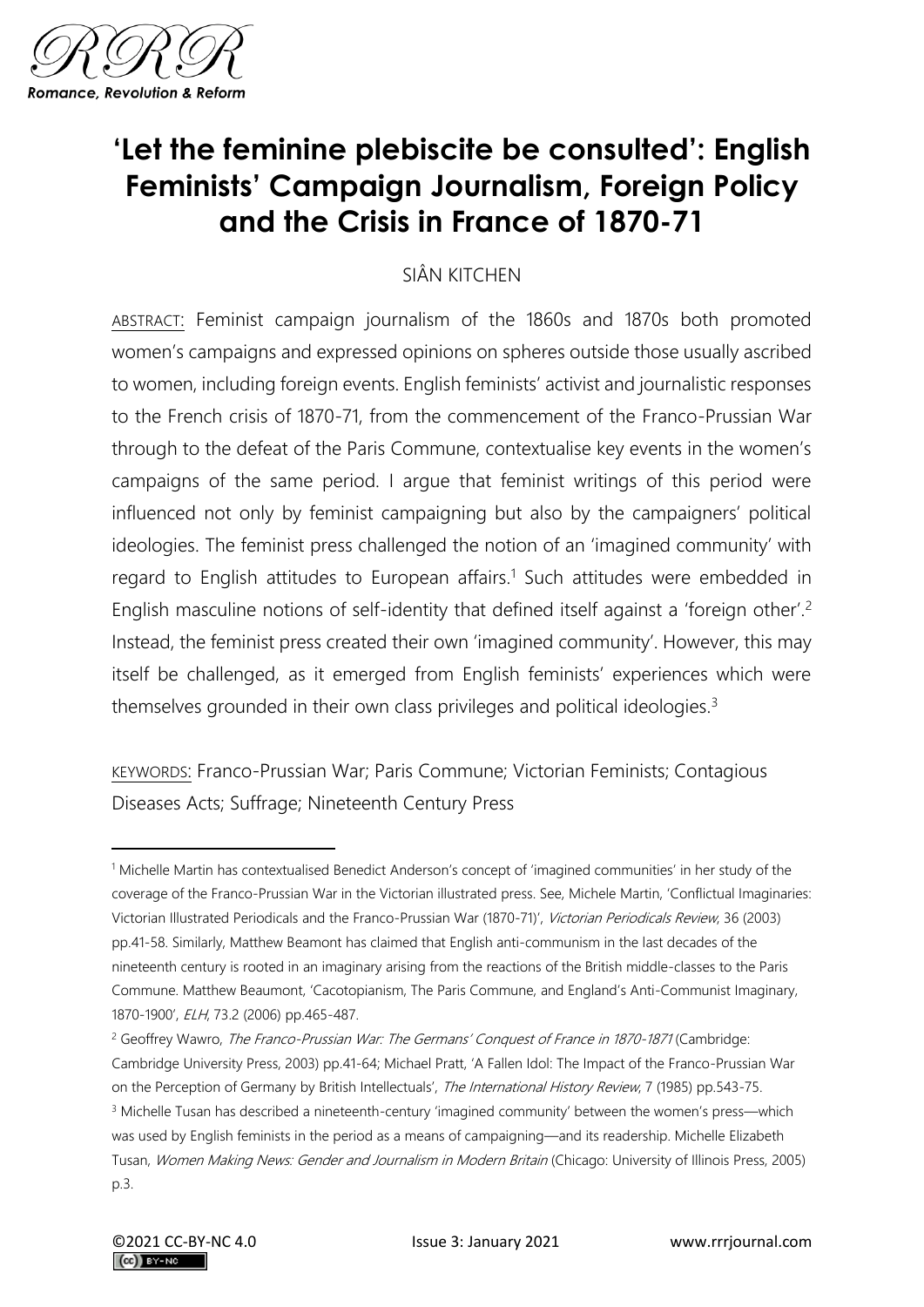

❖ ❖ ❖

DORA NEILL RAYMOND, in her British Policy and Opinion During the Franco-Prussian War, described London in 1870 as being 'agog with war'.<sup>4</sup> Raymond outlined the vast array of articles and notices published in the British papers concerning the conflict between France and Germany: 'John Bull' she remarked, 'read them all'. Although there was no full consensus in Britain—officially neutral—on the events in France and Germany, some historians have attempted to define a generalised view of English opinion on the war.<sup>5</sup> This generalised overview suggests firstly that initial English (although specifically not Irish) sympathy lay with—the perceived liberal—Prussia.<sup>6</sup> Following the Battle of Sedan, the fall of the Second Empire in September 1870, and Bismarck's demands on Alsace Lorraine in 1871, this sympathy was eroded and some sympathy emerged towards France (or at least the French people, if not Louis Napoleon). As the Siege of Paris (19<sup>th</sup>) September 1870 to 28th January 1871) took hold, anti-Prussian views and a revision of the Prussian national character ensued, with the English now being 'appalled by the bombardment of civilians in Paris'.<sup>7</sup> English views on the war, particularly in their abhorrence of the perceived weakness and degeneracy of the French national character, were influenced by the late-nineteenth century English concept of 'manliness', based upon 'physical courage, chivalric ideals, virtuous fortitude [and] patriotic virtue'.<sup>8</sup>

<sup>4</sup> The range of articles cited included leading articles on the War, musings on the British Military Systems, subscriptions for aid, and adverts from French refugees seeking work. Dora Neill Raymond, British Policy and Opinion During the Franco-Prussian War (New York: Columbia University Press, 1921) pp.194–95.

<sup>&</sup>lt;sup>5</sup> For historiography relating to British views of the events of 1870-71 see Raymond; Jonathan Parry, The Politics of Patriotism: English Liberalism, National Identity and Europe 1830-1886 (Cambridge: Cambridge University Press, 2006); E. De Groot, 'Great Britain and France: July 1870', Durham University Journal, 44 (1951) pp.10–21.

<sup>&</sup>lt;sup>6</sup> 'Most thinking Englishmen - including George Eliot', Pratt has asserted, 'felt bound to support Prussia.' (Pratt, p.546). A position of formal neutrality was adopted by the government, but support for Prussia was evident. Raymond has claimed that: '[i]t was because England was essentially not neutral in her feelings that it made such a grandiose parade of her neutrality.' (Raymond, p.70). Irish Catholics tended to support their fellow Catholics in France, (Ibid., pp.76-78).

<sup>7</sup> Pratt, pp.563, 568.

<sup>8</sup> Wawro, pp.41-64.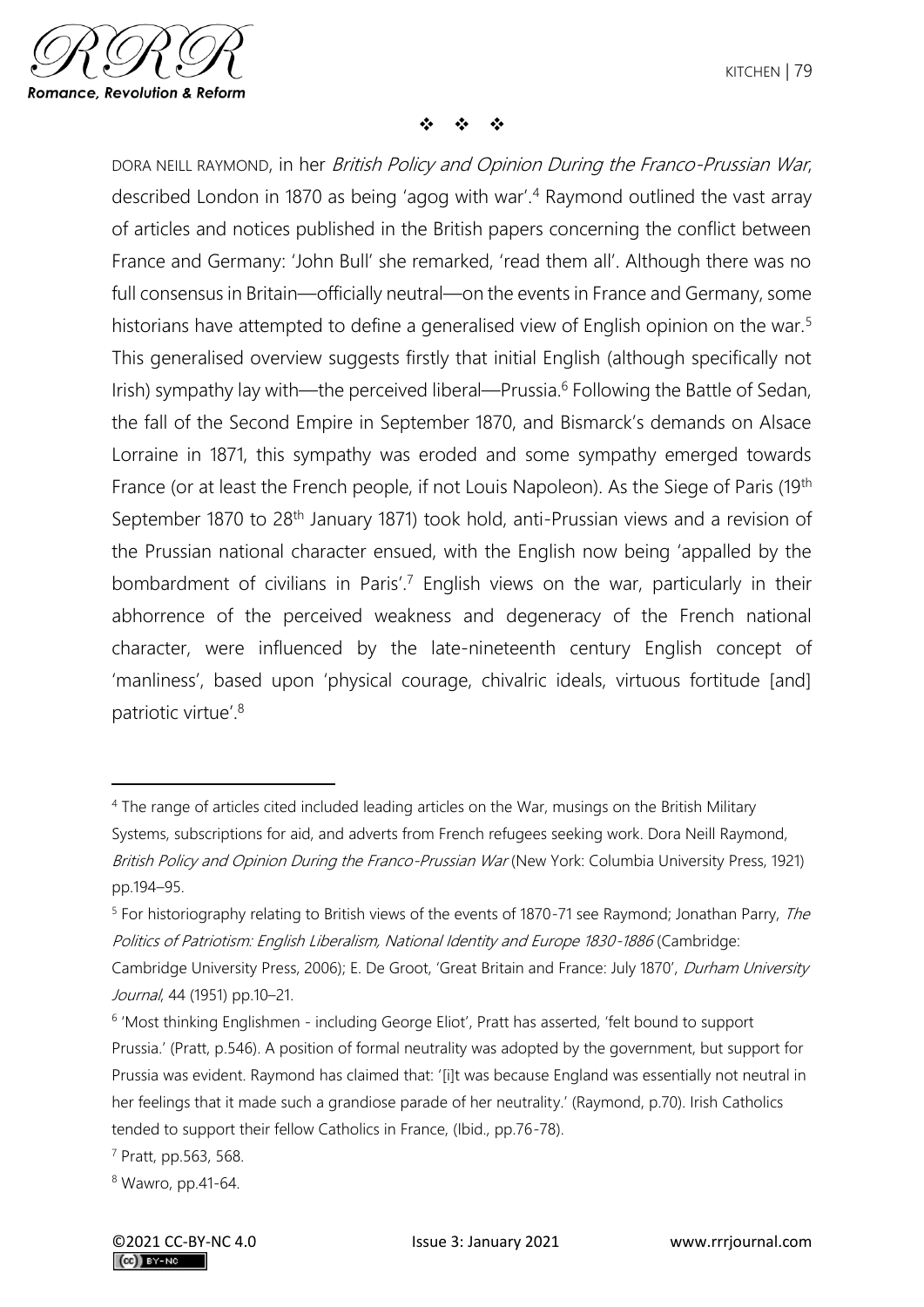

Of the revolutionary Paris Commune following the war, Frank Jellinek remarked that it 'passed in flame and fury over the scene of European politics and vanished'.<sup>9</sup> For a brief time in the spring of 1871, during the fleeting life of the Commune, coverage of its events in the English press was comprehensive; reports and comments were set out in papers and periodicals as diverse as The Times, Telegraph, the Illustrated London News and Punch.<sup>10</sup> 'Most Englishmen', Jellinek proclaimed, 'thought the Commune meant that the French, driven to desperation by the war, had quite simply gone mad'.<sup>11</sup> Among many in Britain, the response to the Paris Commune revealed a fear of republicanism. The opinion abounded that France had 'veered from one political extreme to another' and that the 'inhumanity and immaturity of French politics' were exposed by its revolutionary events.<sup>12</sup> However, Mark Higgins intimates that there were a diverse range of opinions, and that as the war progressed, these opinions did not remain static.<sup>13</sup>

Rachel Holmes, biographer of Eleanor Marx, claims that 'the Commune was a great gender event'. She contends that: '[t]he "dominance" of women in the Commune was one of the reasons for its perceived "awfulness, bloodthirstiness and failure" and that anti-Communard responses were full of misogyny.<sup>'14</sup> In her revisionist history of the women of the Paris Commune, Gay Gullickson has cited Marina Warner's concept of a 'lexicon of female types' to describe nineteenth-century and modern historians' characterisations of the women of Paris – including as either 'good housewives' or 'bad prostitutes'.<sup>15</sup> While Gullickson identifies a number of 'typologies', an analysis of the responses of English feminists relating to the Commune and the Communards reveals

<sup>&</sup>lt;sup>9</sup> Frank Jellinek, *The Paris Commune of 1871* (London: Victor Gollancz, 1937) p.411.

<sup>&</sup>lt;sup>10</sup> Jellinek, p.423. A search conducted in the database of the British Newspaper Archive revealed also over 8,000 articles from newspapers across the country referring to the Commune in April 1871.  $11$  Ibid, p.411.

<sup>12</sup> Parry, pp.295, 296.

<sup>&</sup>lt;sup>13</sup> Mark Higgins, *The British and the Paris Commune* (Unpublished Doctoral Thesis, University of Keele, 1994).

<sup>&</sup>lt;sup>14</sup> Rachel Holmes, *Eleanor Marx: A Life* (London: Bloomsbury, 2014) pp.105-06

<sup>&</sup>lt;sup>15</sup> Other typologies Gullickson identifies are 'grieving widows and mothers [...] amazon warriors, horrific furies, scandalous orators, and angels of mercy'. Gullickson further notes that the 'appeal of these female types lay in their ability to convey moral and political judgments about women and the Commune'. Gay L. Gullickson, Unruly Women of Paris: Images of the Commune (Ithaca: Cornell University Press, 1996) pp.118-9, p.55.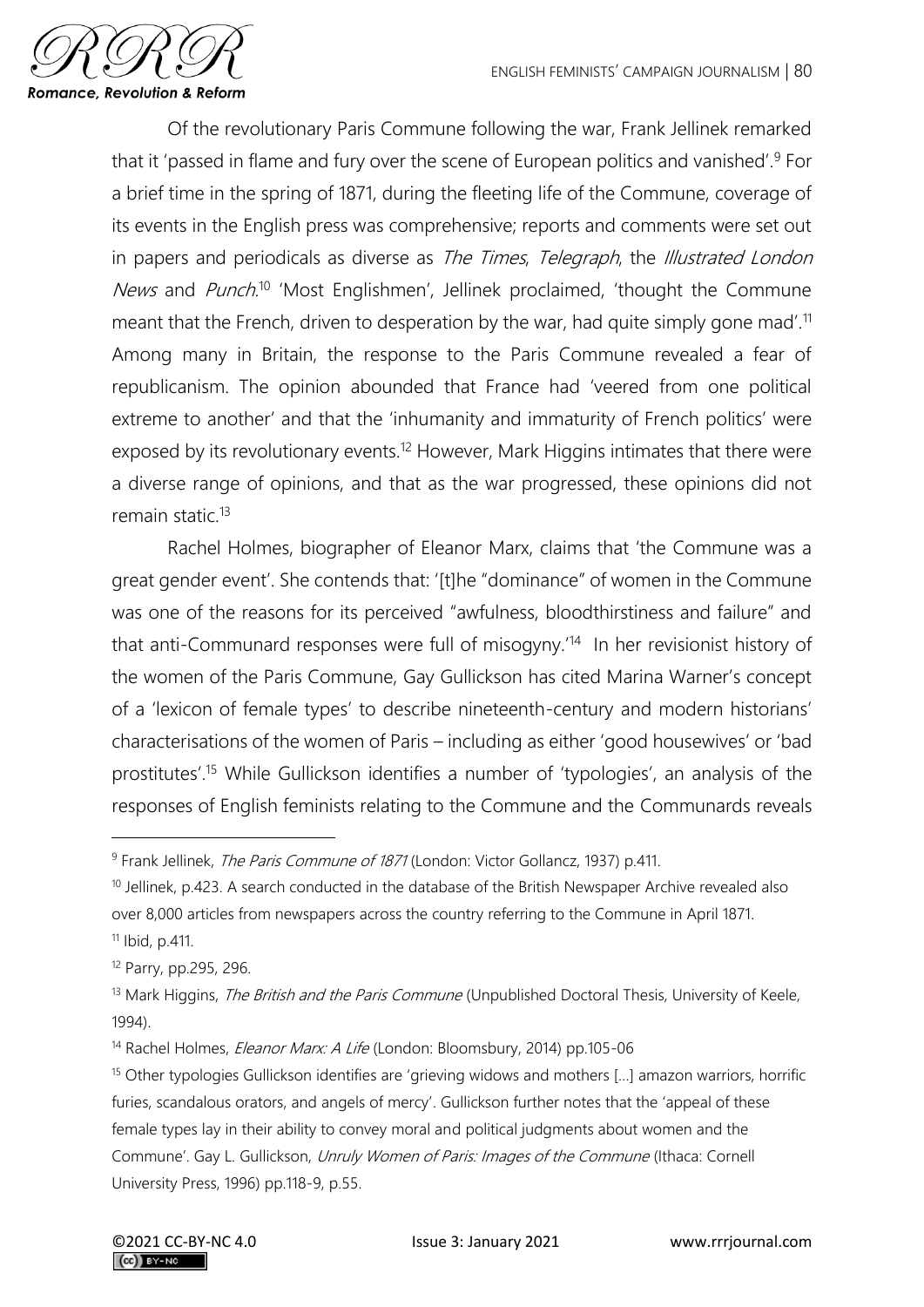

that a reliance on such a 'lexicon' of types over-simplifies the gender implications of the Commune and contemporary responses to it.

This article will demonstrate that depictions of the women of Paris and France provided by the nineteenth-century feminist press defy Gullickson and Warner's typologies of women. Indeed, this lexicon was explicitly challenged by an, albeit small, group of English feminists. In this paper, I explore the extent to which the views of Victorian feminists challenged a prevailing, national 'imagined community' and established their own in relation to the events in France.<sup>16</sup> I analyse their opinions and assertions on the war and Commune in the context of the 'hidden internationalisms' of women campaigners, previously identified by Anne Summers.<sup>17</sup>

The sources examined are two feminist periodicals published at this time, the Englishwoman's Review (under the proprietorship and early editorship of Jessie Boucherett from its launch in 1870, and later editorship of Caroline Ashurst Biggs) and the Women's Suffrage Journal (edited throughout its publication by Lydia Becker).<sup>18</sup> I also discuss the *Shield*, the paper of the campaign against the Contagious Diseases Acts which was a key issue for many feminist campaigners during the period, and in which Josephine Butler was significantly influential. Barbara Caine has defined feminist women in the nineteenth century as those 'most closely involved in the English women's movement'.<sup>19</sup> This definition is applied herein and I use the term 'feminist press' to describe the three publications cited—which concerned themselves primarily with

 $19$  Caine, in her work on Victorian feminism has noted that 'the difficultly faced by anyone attempting to write the history of feminism is the fact that the word 'feminism' itself was not conceived until the end of the nineteenth century'. She noted that some historians have accepted a broad definition while others have 'attempted to assert the feminist consciousness of those most closely involved in the English women's movement'. The women considered here were explicitly and closely linked to the women's movement of the 1860s and 1870s and fit within the narrower definition of 'feminist' in the Victorian context; the term 'feminist' as applied herein, is used with that meaning. Barbara Caine, Victorian Feminists (Oxford: Oxford University Press, 1992), pp.4-5.

<sup>16</sup> Martin, pp.36, 56.

<sup>&</sup>lt;sup>17</sup> Anne Summers, 'Gaps in the Record: Hidden Internationalisms', History Workshop Journal, 52 (Autumn 2001) pp.217-27; Summers refers specifically to her work on Josephine Butler in the context of 'hidden internationalisms', p.226.

<sup>&</sup>lt;sup>18</sup> In her obituary of Caroline Ashurst Biggs, Boucherett noted the start of her [Biggs'] editorship of the Englishwoman's Review as either from 'the end of 1870 or the beginning of 1871'. Englishwoman's Review, 14 September 1889, p.388.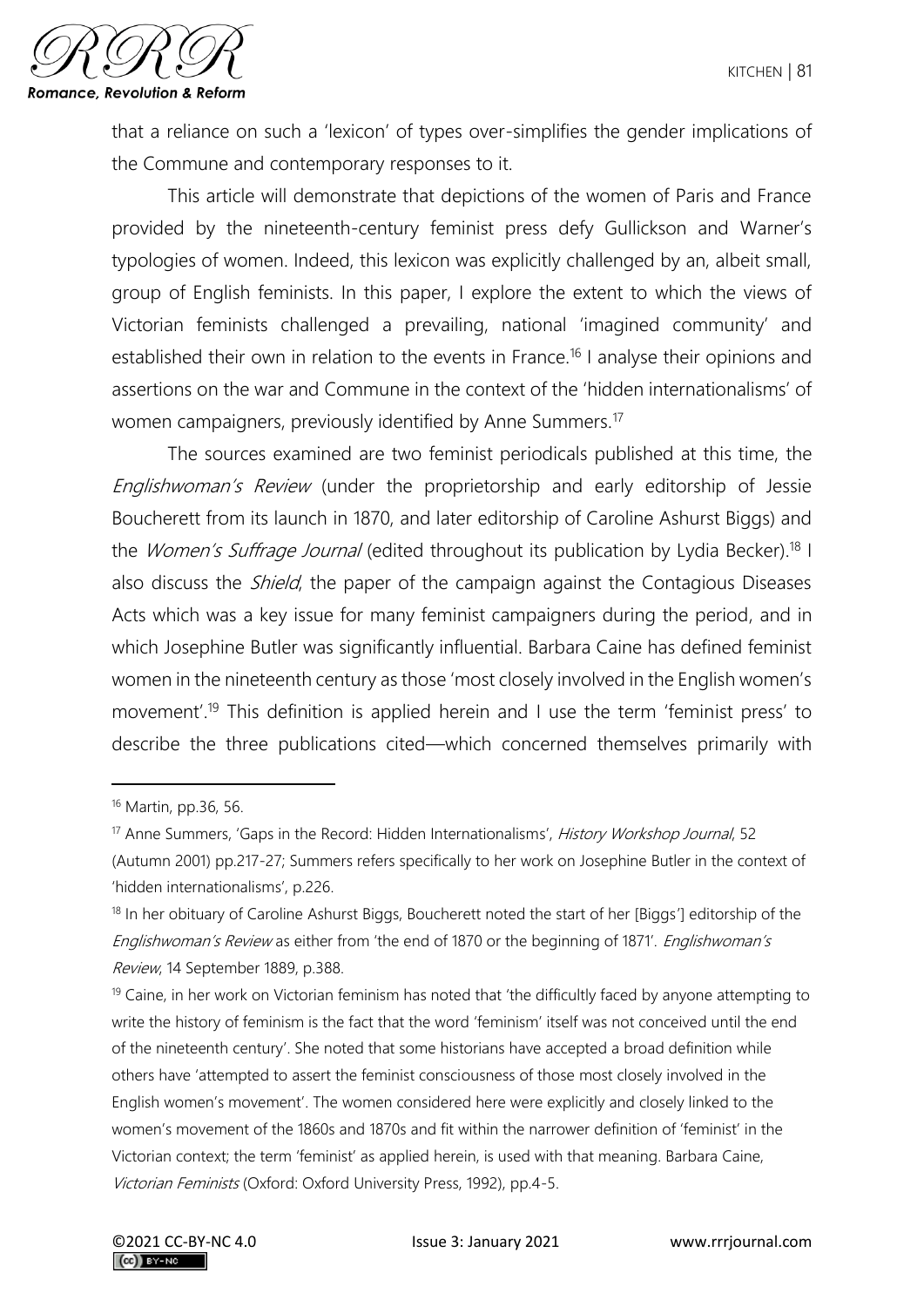

aspects of the nineteenth-century women's movement, including suffrage and the abolition of the Contagious Diseases Acts—thereby distinguishing them from a wider collection of contemporary publications aimed at or written by women. Lydia Becker, with financial support from Boucherett, launched the Women's Suffrage Journal in March 1870 with the specific aim of promoting the campaign for women's suffrage.<sup>20</sup> the *Englishwoman's Review* had a similar focus on women's campaigns, but also a wider aspiration to 'express the yearning of young Englishwomen for more active and extended interests<sup>' 21</sup> The *Englishwoman's Review* included articles under such headings as 'Record of Events', 'Parliamentary Intelligence', 'Colonial and Foreign News', and 'University and Educational Intelligence', in addition to those directly related to the women's suffrage campaign.<sup>22</sup> Josephine Butler had attempted to establish a specifically internationalist women's paper, Kettledrum, in 1869, which was later subsumed into the international pages of the *Englishwoman's Review*, and she argued for a 'natural' role for women in international affairs.<sup>23</sup> This is evident in coverage of the war, and later the Commune, in the Women's Suffrage Journal and the Englishwoman's Review. These editors and campaigners were exceptional for women of their class at that time, in terms of both their involvement in erstwhile masculine occupations, and their full support of the women's equality movement. It is impossible to claim that their views and opinions were representative of women generally, however, in challenging the perceived (masculine) 'imagined community' of English identity in response to the war and the Commune, I will show that English feminists created their own women's 'imagined community', grounded in their own experience and ideological positions.

John Tosh has discussed the concept of 'hegemonic masculinity' prevalent in Britain in the nineteenth century, wherein: '[t]he political order can be seen as a reflection of the gender order in society as a whole, in which case political virtues are

<sup>&</sup>lt;sup>20</sup> Jessie Boucherett was an independently wealthy woman of the upper classes, who remained unmarried, and dedicated her life and her fortune to women's causes throughout her life—including proprietorship of the *Englishwoman's Review*—as well as support of causes relating to the employment of women. See Ellen Jordan and Anne Bridger, 'An unexpected recruit to feminism: Jessie Boucherett's "feminist life" and the importance of being wealthy', Women's History Review, 15 (1986) pp.385-412.

<sup>&</sup>lt;sup>21</sup> Englishwoman's Review, 15 January 1890, p.1.

<sup>&</sup>lt;sup>22</sup> Jane Horowitz Murray and Anna K Clark, The Englishwoman's Review of Social and Industrial Questions: An Index (New York: Garland Publishing, 1985) p.ix.

<sup>23</sup> Tusan, p.38.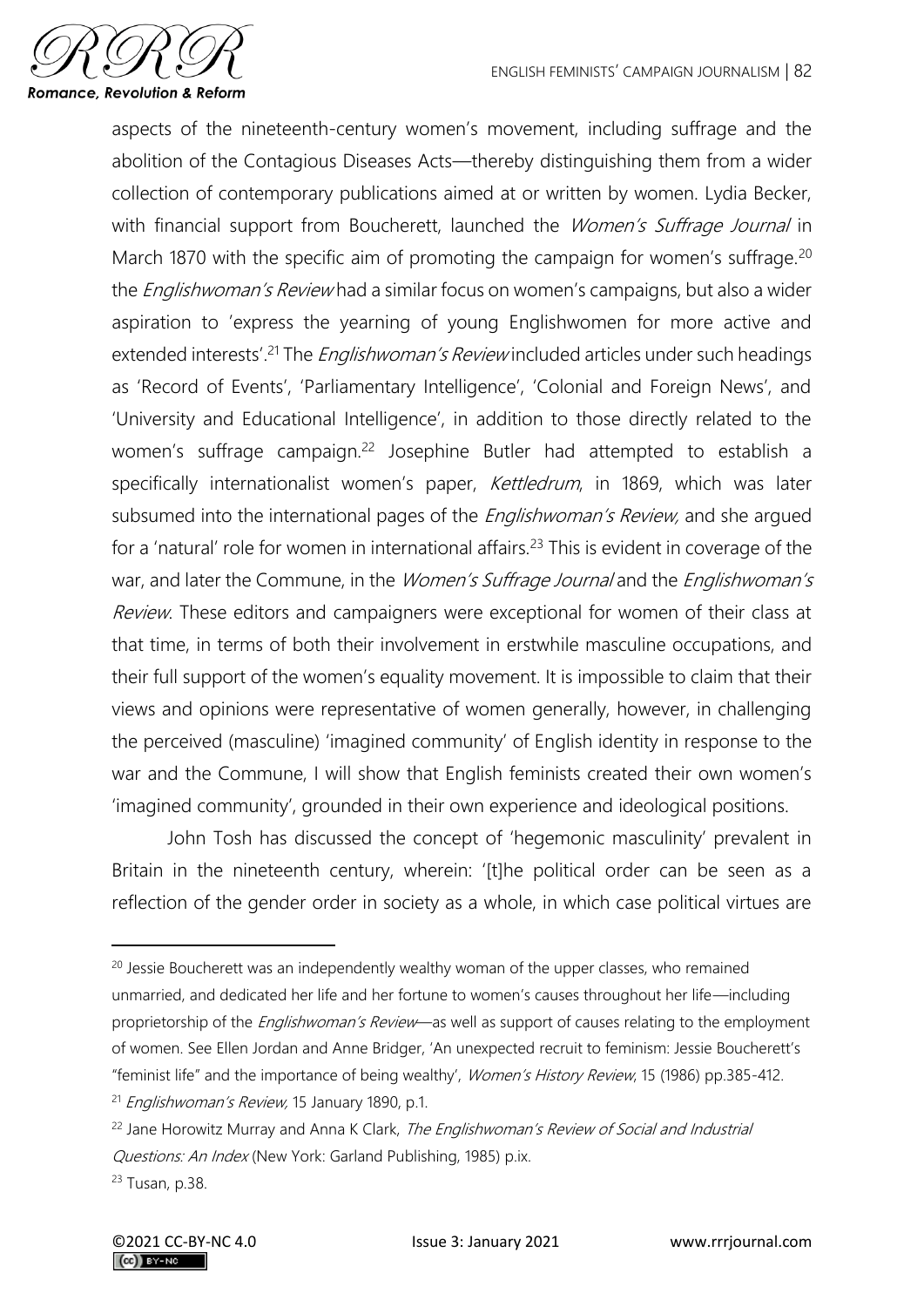

best understood as the prescribed masculine virtues writ large'. <sup>24</sup> However, English Victorian feminists challenged this 'hegemony' by advancing the cause of women, using their voice to pursue their right to speak and campaign in a public sphere.<sup>25</sup> In respect to the political upheavals occurring in France in 1870–1871, these feminists also challenged this 'hegemony' by claiming the war as an area of discourse for women, by defying gender representations associated with the war, and by questioning the disparaging and misogynistic depictions of the Parisian women associated with the Commune. Evidence that English women were discussing the war and the Commune at all is significant, but through these actions feminist campaigners also further widened the assumptions of what was an appropriate 'sphere' for women's discourse. In focussing on women in the Franco-Prussian war and the Paris Commune, the Englishwoman's Review and Women's Suffrage Journal challenged and attempted to overturn the gendered view of the conduct of women and men in the war. They sought to focus on women's experiences, associating their reports with the cause of women's suffrage and other women's campaigns both in Britain and internationally.

Boucherett claimed that the *Englishwoman's Review* was politically neutral, but coverage of some aspects of the war demonstrate that the responses printed here did have an ideological basis.<sup>26</sup> Indeed, English feminists' experiences as women campaigners shaped their opinions and statements relating to war and the Commune, as much as did other aspects of their identity, such as their class, national identity, or political ideology, and their responses were formed by a complex interaction of these factors. Articles published in the Englishwoman's Review, Women's Suffrage Journal and the *Shield*, similarly demonstrate that some opinions these feminist journalists expressed respecting the war were aligned to the writers' general political ideologies, whether liberal or conservative. That these views were comprised of and rendered

<sup>&</sup>lt;sup>24</sup> John Tosh, 'Hegemonic masculinity and the history of gender', in *Masculinities in Politics and War:* Gendering Modern History, ed. by Stefan Dudnick, Karen Hagemann, and John Tosh (Manchester: Manchester University Press, 2004) pp.41-58 (p.41).

<sup>&</sup>lt;sup>25</sup> J.E. Parker, 'Lydia Becker: pioneer orator of the women's movement', Manchester Region History Review, 5 (1991) p.13-20; T. Fisher, 'Josephine Butler: Feminism's Neglected Pioneer', History Today, 46 (June 1996) pp.32-38.

<sup>&</sup>lt;sup>26</sup> Writing in the *Englishwoman's Review* following Caroline Ashurst Biggs's death, Jessie Boucherett stated that despite their different political positions, 'the REVIEW was conducted on strictly neutral lines' Englishwoman's Review, 14 September 1889, p.388.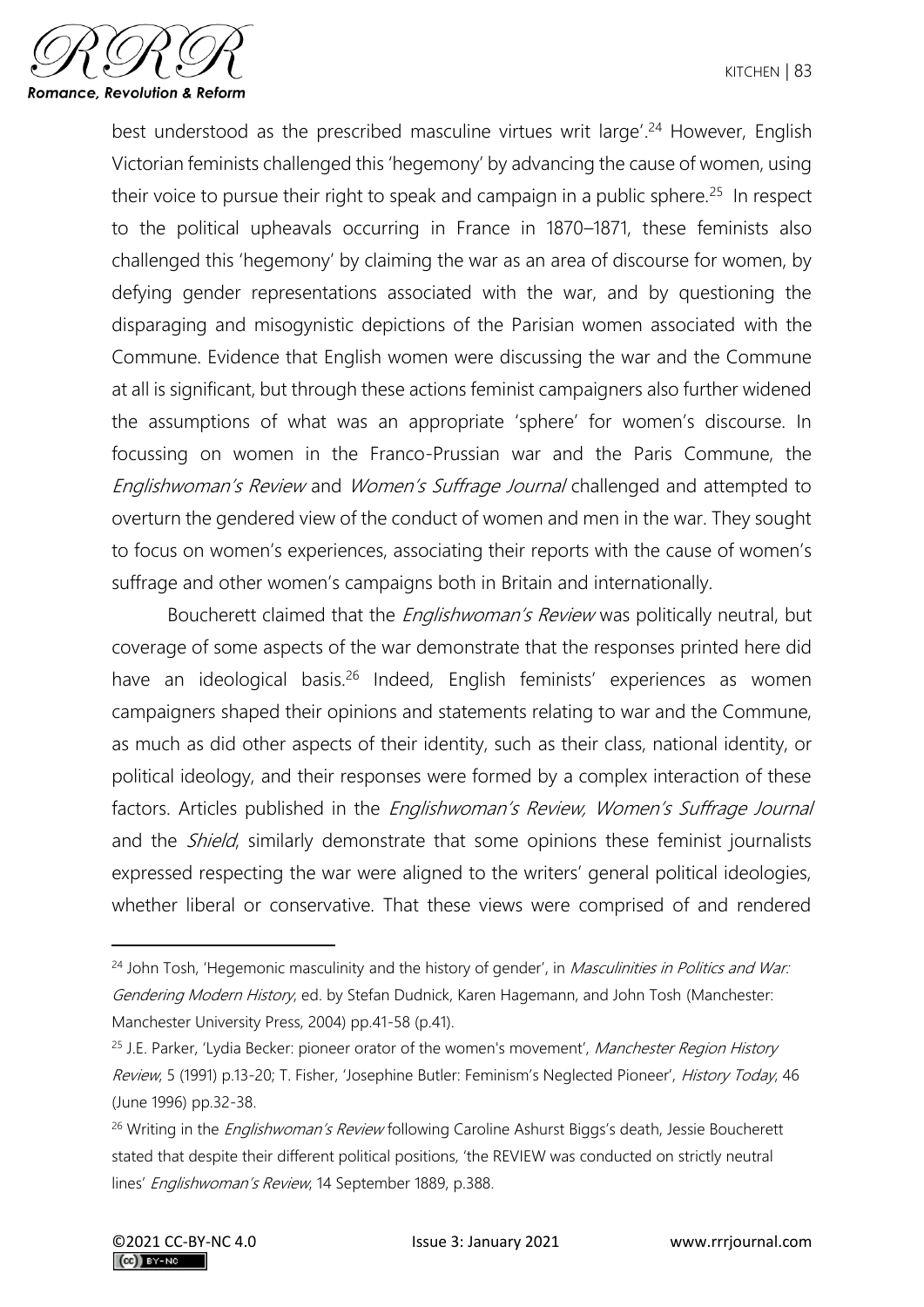

heterogeneous by a variety of factors can be seen to be at odds with feminists' other campaigns for the treatment of women as a class and the development of a female 'imagined community' within the feminist press in the period.<sup>27</sup>

Michelle Tusan has observed that the women's press in the 1850s and 1860s (including feminist publications such as the *Englishwoman's Journal*, which was the predecessor to the *Englishwoman's Review* and *Women's Suffrage Journal*) established women's interest in contemporary events and provided a 'gendered perspective' when reporting on them.<sup>28</sup> According to Tusan, at this time 'the women's press constructed women as public citizens as distinguished from other periodicals targeted at women, which tended to focus on the domestic, and presented an apolitical stance'.<sup>29</sup> Tusan describes the women's periodicals of the period as providing their own form of 'imagined community' that used women's traditional modes of sociability, to engage with other politically minded women<sup>', 30</sup> She claims that the feminist press 'imagined the emergence of a 'cross-class "sisterhood" meant to appeal to women from a wide range of experiences'.<sup>31</sup> In what follows, I will use Tusan's model of the women's press and its readership to argue for an 'imagined community' in the feminist press's framing of international affairs in 1870-71. This imagined community was internationalist in nature and focussed on the women's movement. Developing Tusan's work, however, I will also expose the limitations of this community's attempt to speak for women as a constituency.<sup>32</sup> In her exploration of the responses to the Franco-Prussian war in illustrated periodicals, Michelle Martin has challenged the view that there was a collective 'imagined community' in English interpretations of the war, and the notion that these formed the foundation of a 'national memory'.<sup>33</sup> There are, she argues, a number of 'imaginaries' aligning with the different politics of the periodicals in her study, and the various audiences to which they were addressed.<sup>34</sup> I argue that one such 'separate imaginary' is identifiable within the feminist press. In her work on women's

- $31$  *Ibid.*, p.6.
- $32$  *Ibid.*, p.3.
- <sup>33</sup> Martin, p.53.

<sup>&</sup>lt;sup>27</sup> See for example 'Women as a Class', in the *Englishwoman's Review*, 13 May 1876, pp.199-203.

<sup>28</sup> Tusan, p.38.

<sup>29</sup> Ibid., p.25.

<sup>30</sup> Ibid., p.3-4.

<sup>34</sup> *Ibid.*, pp.44-45.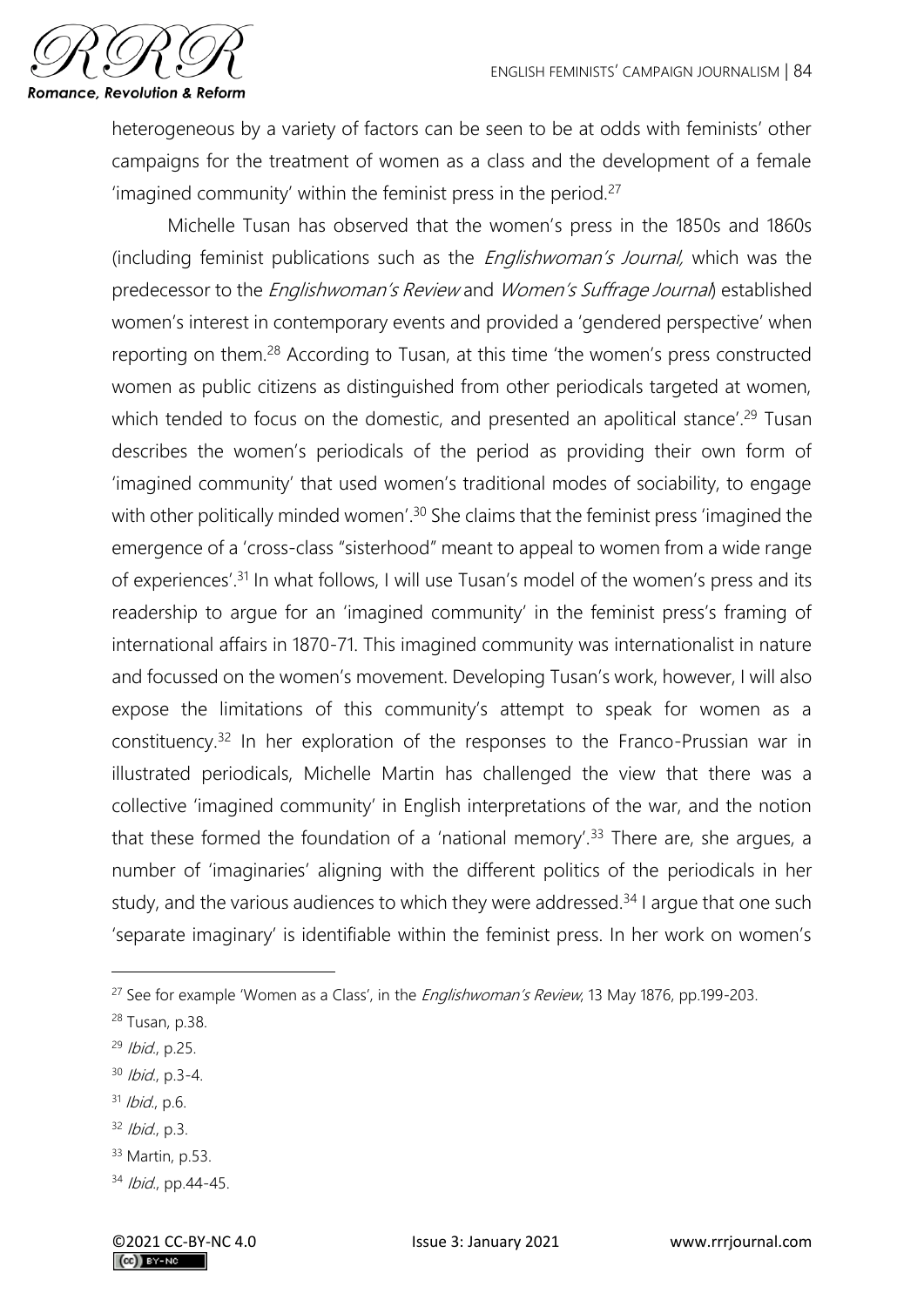

journalism in the nineteenth and early-twentieth centuries, Tusan has also depicted a 'gender identified community of female activists' who reconfigured acceptable boundaries for public activism for women. Through the suffrage movement, they 'both drew upon and contributed to an institutional culture that asked women to make sacrifices for issues that placed women squarely in the centre of debates about social reports, parliamentary politics and even foreign policy'.<sup>35</sup>

#### THE WOMEN'S SUFFRAGE JOURNAL'S RESPONSE TO THE FRANCO-PRUSSIAN WAR

In 1870, 'Jane Bull' was as consumed by the Franco-Prussian War as her male contemporaries. As George Eliot wrote to her friend Sara Hennell from Shotter Mill, '[w]e are excited even among the still woods and fields by the vicissitudes of the War, and chiefly concerned because we cannot succeed in getting the days' "Times"'.<sup>36</sup> Elizabeth Garrett wrote to James Anderson: 'It is sadly difficult even to pretend to do anything but read the papers and look at the map'.<sup>37</sup> Feminist women were as keen observers and as interested in the events of the war and the Commune as their male counterparts; this is reflected in coverage of the Franco-Prussian war within the feminist press. In the leading article in the *Women's Suffrage Journal* of September 1870, its editor, Lydia Becker, considered the likely long-term consequences of the war, insightfully declaring: '[w]ho can tell when the bitterness of this hour will have passed away? It will be felt by unborn generations'.<sup>38</sup> This authoritative statement, loaded with gravity, established for the periodical's readership the legitimacy of the Women's Suffrage Journal—and its woman editor—to comment on the subject of the war. Feminist responses focussed on the effects of the war and the Commune on women,

<sup>35</sup> Tusan, pp.3, 5.

<sup>&</sup>lt;sup>36</sup> 'Letter to Sara Hennell, 12 August 1870', *The George Eliot letters*, ed. by Gordon S. Haigh, 9 vols (London: Oxford University Press, 1954–1978), V, p.56.

<sup>&</sup>lt;sup>37</sup> Louisa Garrett Anderson, *Elizabeth Garrett Anderson: 1836–1917* (Cambridge: Cambridge University Press, 1939) p.137. Garrett herself travelled with her younger brother and sister through Belgium to the war front at Sedan in September 1870. She wrote three letters home to her father, her friend Jane Crow and to her future husband James Skelton Anderson describing her experiences. These are held in the Women's Library Archive at the London School of Economics.

<sup>38</sup> Women's Suffrage Journal, September 1870, p.69.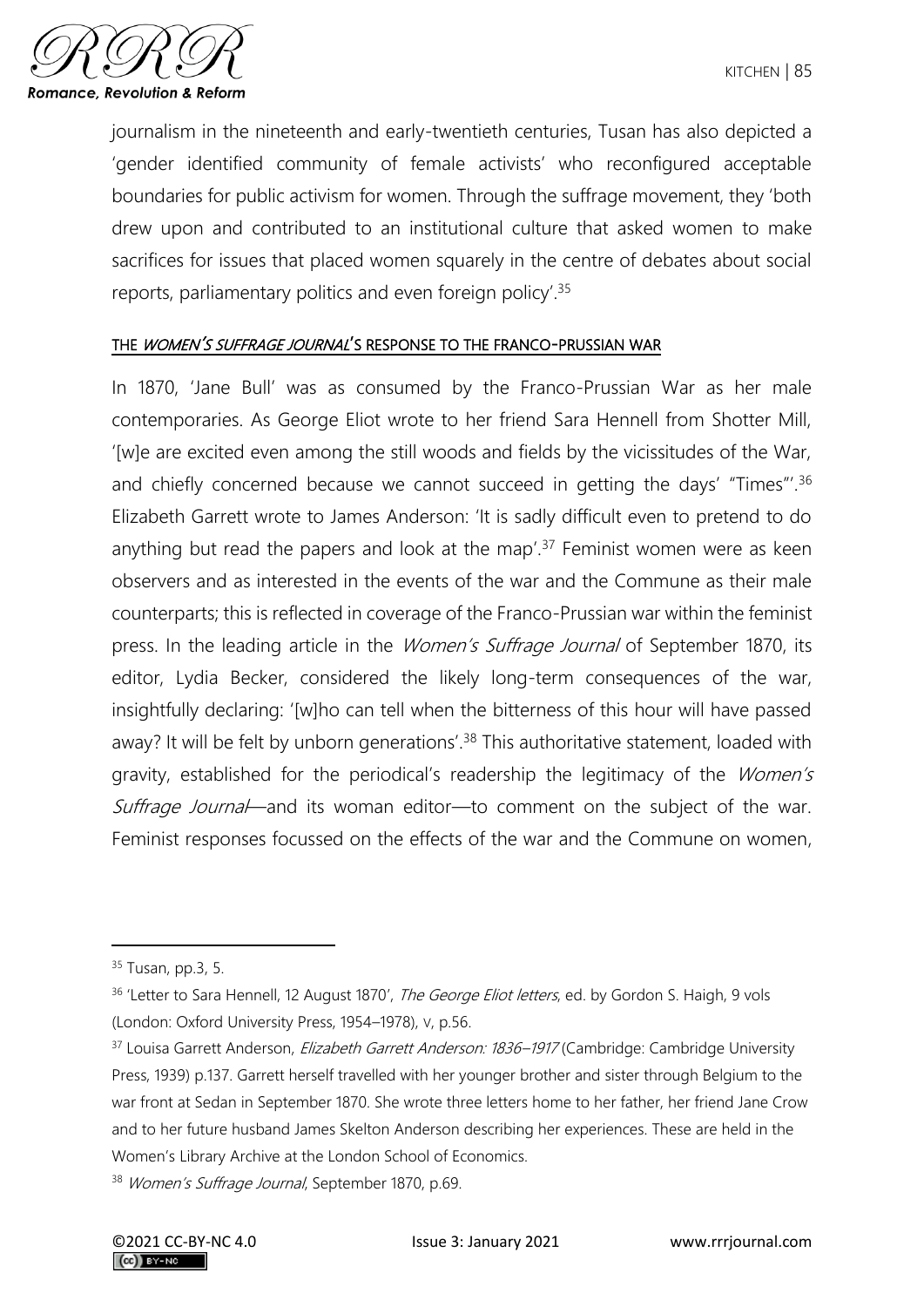

and for this reason their discourse challenged the notion of 'separate spheres'.<sup>39</sup> English feminists such as Lydia Becker, Josephine Butler and others were already challenging this idea in other areas including education; campaigning and oratory; journalism and politics; and science and medicine. However, by the 1870s, they were also attempting to extend this challenge to broader political affairs including war and international events.<sup>40</sup> They directed their discourse on the war and Commune across class and international boundaries. Indeed, the Women's Suffrage Journal claimed that women as a group were uniquely affected by, and had the right to a collective view on, the war. Such views were directly connected to other areas of feminist campaigning, including women's suffrage and the campaigns against the Contagious Diseases Acts (and the equivalent laws in France) to which discourse about the war and later the Commune gave rise. This in turn helped to construct an alternative 'imagined community' of international women brought together by shared topics of discussion.

The *Women's Suffrage Journal* aimed to promote women's causes, most specifically the suffrage campaign. Leading articles for its June, July and August issues focused on domestic legislation including the Women's Disabilities Bill and the Married Women's Property Bill which had recently been debated in Parliament.<sup>41</sup> The next edition was published on 1 September, the date of the battle of Sedan — at which time the defeat of France by Prussia was likely but not yet certain. In this edition, Becker focussed the leading article solely on the war. In line with other Liberal thinkers—

<sup>&</sup>lt;sup>39</sup> Anne Summers has defined and discussed the concept of 'separate spheres' in relation to women's activism in the nineteenth century, including that of Josephine Butler. See the introduction to Anne Summers, Female lives, moral states: women, religion and public life in Britain 1800-1930 (Newbury: Threshold Press, 2000), pp.i-ix.

<sup>&</sup>lt;sup>40</sup> See, for example: Philippa Levine, *Feminist Lives in Victorian Britain* (Oxford: Basil Blackwell, 1990). Articles relating to feminists in the mid-Victorian period include: Susan David Bernstein, '"Supposed Differences": Lydia Becker and Victorian Women's Participation in the BAAS', in Repositioning Victorian Sciences: Shifting Centres in Nineteenth-Century Scientific Thinking, ed. by David Clifford et al (London: Anthem Press, 2006), pp.85-106; J.W.E. Parker, 'Lydia Becker's 'school for science': a challenge to domesticity', Women's History Review, 10 (2001) pp.629-50; Tina Gianquitto, 'Botanical Smuts and Hermaphrodites: Lydia Becker, Darwin's Botany and Education Reform', Isis, 104 (June 2013) pp.250-77; Fisher, pp.32-38; Joy Harvey, 'Darwin's "Angels": The Women Correspondents of Charles Darwin', Intellectual History Review, 19 (2009) pp.197-210.

<sup>41</sup> Women's Suffrage Journal, 1 June 1870, p.29; Women's Suffrage Journal, 1 July 1870, p.45; Women's Suffrage Journal, 1 August 1870, p.57.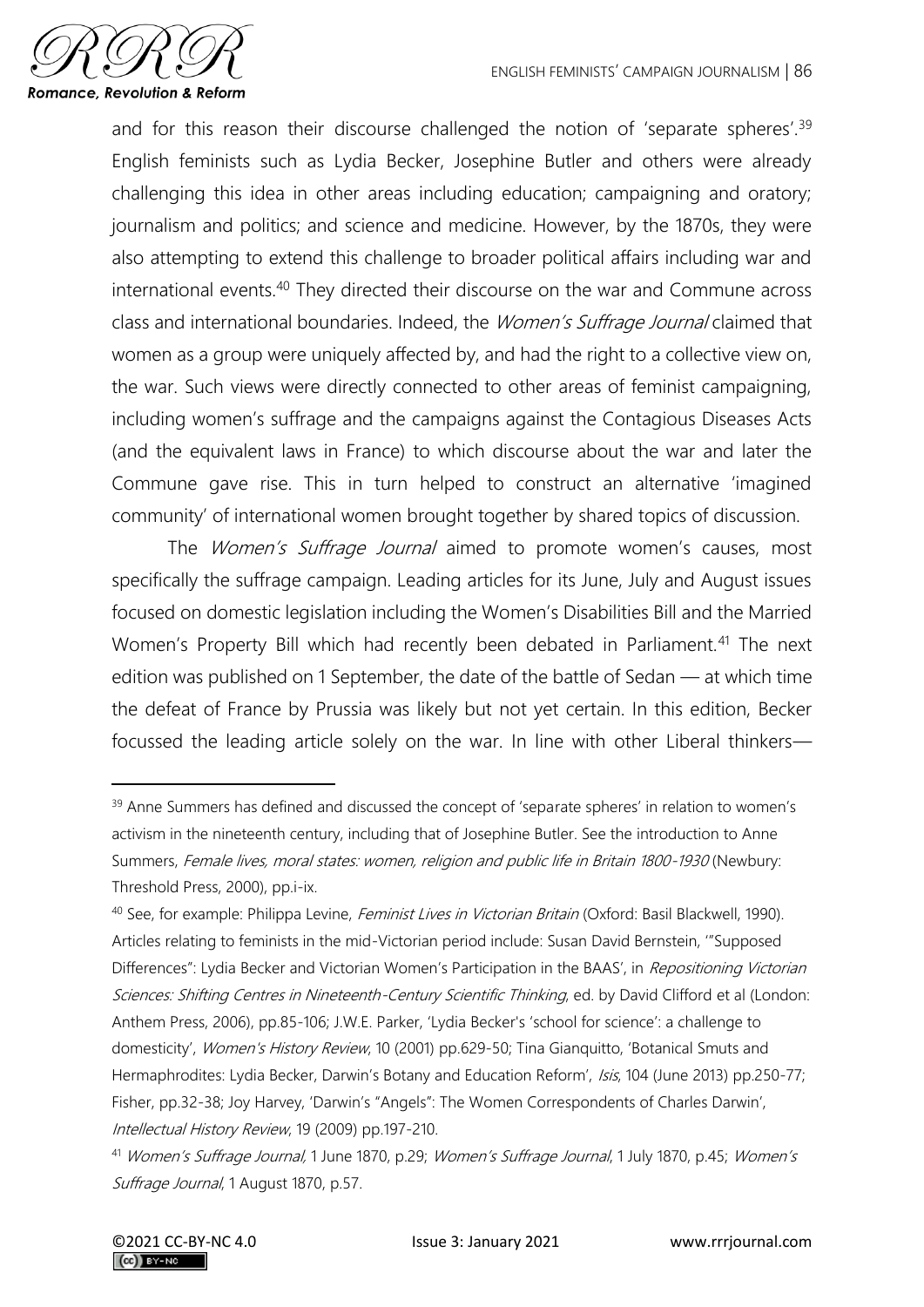

including John Stuart Mill—Becker blamed Louis Napoleon for the war, but her leader focussed primarily on the impact of the war on women.<sup>42</sup> She wrote:

But if our sympathies are aroused on behalf of the masses of Frenchmen plunged into war […] what must they be for the nations of French and German women on whom the burden and the misery of war falls in an equal or even greater measure than on man, and who are denied the right to a voice in deciding whether it shall or shall not be laid upon them. Men have charged themselves with care for the welfare of women; yet they have brought this woe on those whom they profess to protect – this desolation on the homes they were sworn to defend. […] Let there be universal suffrage among the women of these desolated lands – let the question of peace and war be debated in these lonely homesteads, in sight of the rotting crops which should have furnished their children's bread, - let the feminine plebiscite be appealed to as having a right to be heard, and who can doubt that the unanimous vote from the Pyrenees to the Baltic, from princess to peasant, would be given for peace between peoples and re-union in homes.<sup>43</sup>

Becker's words invoke an 'imagined community' of women across classes and nations, which opposes war and has a legitimate claim to political representation.

The leader of the 1 May 1871 edition again returned to the theme of the effect of the war on women, arguing that the cost of Britain's arming for a potential conflict in the wake of the war in France fell disproportionately on working women, and connecting this claim directly to Becker's campaign against the British government's proposed tax on matches:

But the government stamp, and the extravagantly enhanced price of an article which has hitherto cost next to nothing, will reveal to every housekeeper the fact that the government is dipping its hand into her pocket, and giving her nothing in return. If she wants to know why the government cannot go on as heretofore, paying its way without taxing a poor woman's match-box, and hears that it is in order to make huge military

<sup>42</sup> Letter from J.S. Mill to Henry Fawcett, 26 July 1870: 'The English public should know […] that this war has been brought on wholly by Napoleon; that the Prussians are fighting for their own liberty and for that of Europe'. 'The Later Letters of John Stuart Mill', Collected Works of John Stuart Mill, ed. by Francis E. Mineka and Dwight N. Lindley, 32 vols (London: Routledge, 1972) XVII, p.1754; Becker's father was German, so this too is likely to have influenced her opinion.

<sup>43</sup> Women's Suffrage Journal, 1 September 1870, p.69.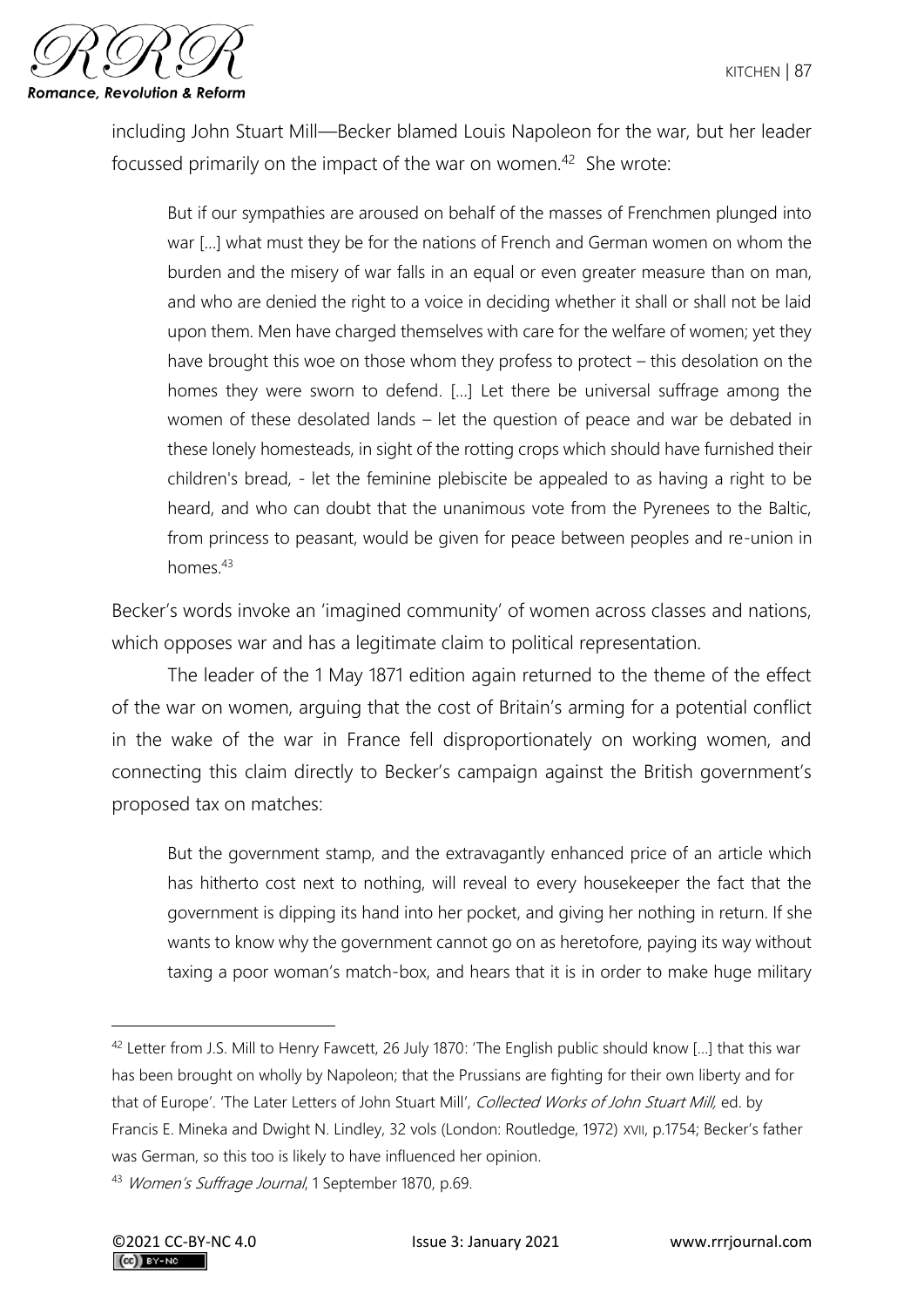

preparations just when the state of Europe seems almost to forbid the possibility of the occurrence of international war, she may be tempted to ask whether the disputes between peoples are always going to be settled by that bloody and murderous strife which the masculine mind regards as the ultimate and natural issue of vexed questions, and to which they are terribly prone to resort.<sup>44</sup>

For Becker, international affairs, the campaign for women's suffrage and the perceived realities of women's lives during conflict were inseparable matters. Becker interrogates the idea that the 'masculine' concern with war is 'natural' and argues for an alternative view of international war that is, or will become, self-evident to all women. Joyce Berkman has noted the connection between feminism and the pacifist movement in Europe, which is clear in the above example, which supports Berkman's claim by showing the coverage and opinions of the war in the feminist press to be aligned with a generally anti-war stance.<sup>45</sup> This alignment is also evident in an article printed by the Women's Suffrage Journal on 1<sup>st</sup> September 1870 which presented the following eloquent claim against an unnecessary war through the lens of women's suffrage:

We affirm that the governments of France and Germany have no right to ignore the nations of women – to reject the feminine plebiscite. We maintain that the suppression of this element in the national councils destroys the only sufficient safeguard against causeless war […] Put no longer asunder thou whom God hath joined together; let the feminine plebiscite be consulted as well as the masculine; and the spirit which prompts men to deeds of violence and blood will pale under the humanising influence of woman and be finally laid forever.<sup>46</sup>

Becker's article puts forward an alternative, feminist, argument for women's influence in politics, public and international affairs, and the associated claim for political representation, through the notion that women were a 'humanising' influence on men, at a time when women's 'natural' state (as 'inferior' to men) was a considered a

<sup>44</sup> Women's Suffrage Journal, 1 May 1871, p.43.

<sup>&</sup>lt;sup>45</sup> Joyce Berkman, 'Feminism, War and Peace Politics: The case of World War I', in Women, Militarism and War: Essays in history, politics and social theory, ed. by Jean Bethke Elshtain and Sheila Tobias (Savage MD: Rowman & Littlefield, 1988) pp.141-160.

<sup>46</sup> Women's Suffrage Journal, 1 September 1870, p.69.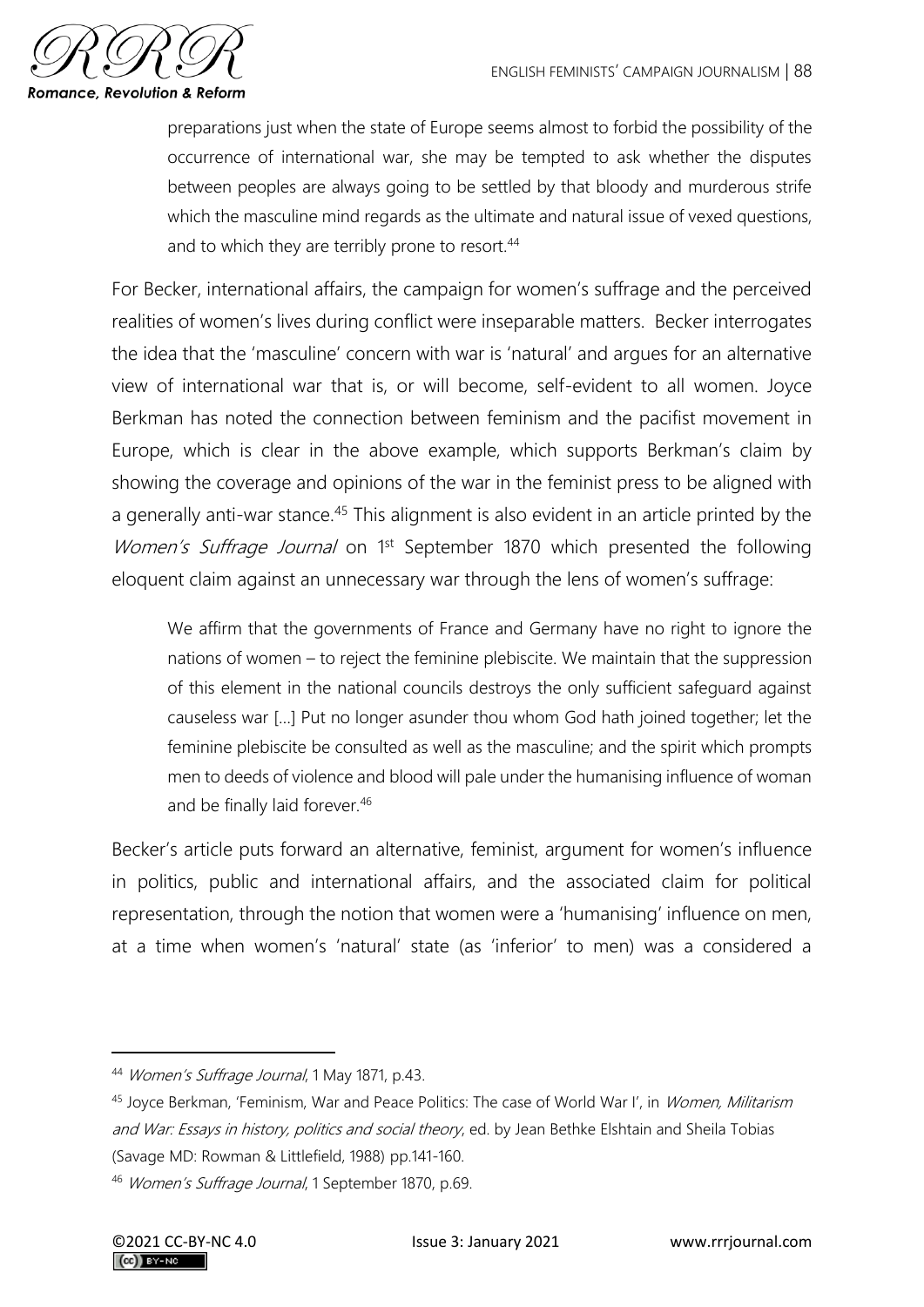

legitimate subject for scientific discourse.<sup>47</sup> Becker's statement makes a further bold claim, that women (as a nation) not only have a right to be consulted on military and political matters but, as a constituency, that their voice would lead to peace – because Becker's community of women is evidently opposed to war and could, if allowed, sufficiently influence men in this respect.

The same edition of the *Women's Suffrage Journal* published a statement from the International Association of Women and notification of a petition it had organised against the war.<sup>48</sup> Notably, Josephine Butler was listed as a member of the organising committee of the International Association of Women, along with its founder Marie Goegg.<sup>49</sup> The address, which was published in its original French and in English,

<sup>&</sup>lt;sup>47</sup> John Stuart Mill had published The Subjection of Women, arguing for the intellectual equality of women, in 1868. Charles Darwin published The Descent of Man in 1871, which made the claim for the natural inferiority of women. See Fiona Erskine, 'The Origin of Species and the Science of Female Inferiority', in Charles Darwin's The Origin of Species: New interdisciplinary essays, ed by David Amigoni, and Jeff Wallace, (Manchester: Manchester University Press, 1995) p.104. Becker herself had been a correspondent of Darwin on the subject of botany and Joy Harvey has claimed that Becker was drawn to the Victorian women's movement as a consequence of her being 'excluded from the all-male scientific societies'. Joy Harvey, 'Darwin's "Angels": The Women Correspondents of Charles Darwin', Intellectual History Review, 19:2, p.202.

<sup>&</sup>lt;sup>48</sup> The *Women's Suffrage Journal* explained that the International Association of Women had been founded in 1868 with the aim 'to protest publicly against some of the laws of all countries in respect of women; to point out the miseries and abuses which such laws occasions; to labour to get them changed; to claim for women an equal share in all the rights which men enjoy in the State and in Society'. Women's Suffrage Journal, 1, September 1870, p.71.

<sup>&</sup>lt;sup>49</sup> The *Women's Suffrage Journal* provided details of the central committee of the International Women's Association. In addition to Goegg from Switzerland and Butler, it included representatives from France, Germany, America, Italy, Portugal and Sweden. Anne Summers has provided details of Butler's continuing collaboration with Goegg and others in the context of the International Abolitionist Federation. Summers, 'Which Women? What Europe? Josephine Butler and the International Abolitionist Federation', History Workshop Journal, 62 (2006), p.217. For details of the founding of the International Women's Association see Berkman. Berkman claims that the establishment of the International Association of Women was influenced by the two most significant wars preceding the Franco-Prussian War: the Crimean and American Civil wars. Berkman indicates that the work of the International Association of Women was interrupted by the war, while Sandi Cooper describes how Marie Goegg's focus 'turned to work on women's emancipation after 1870-1871'. Berkman, p.145. Sandi E. Cooper, Patriotic Pacifism: Waging war on war in Europe 1815-1914 (New York: Oxford University Press, 1991), p.51.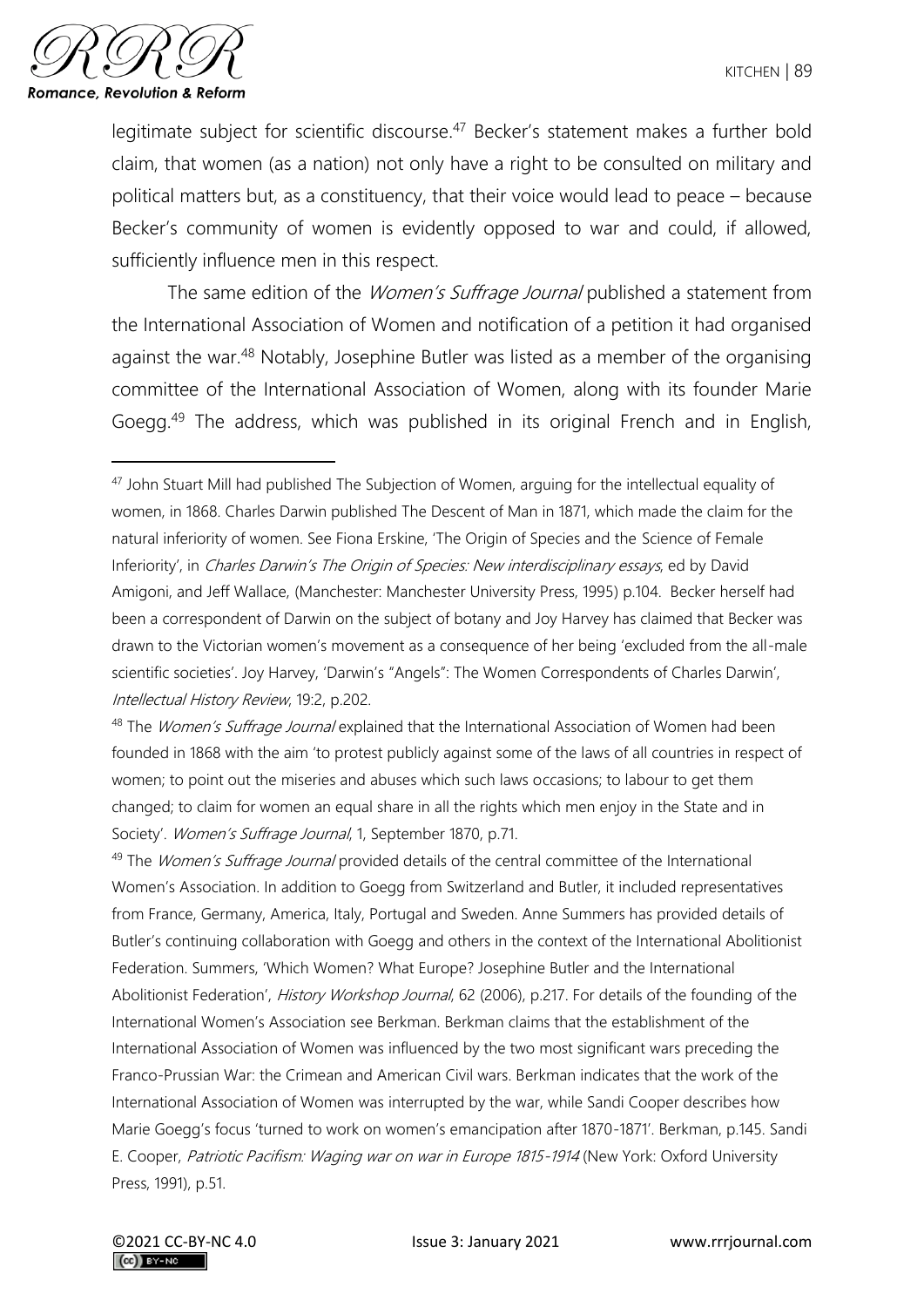

categorically opposed the war as 'an act of barbarism, vandalism and destruction  $- a$ bloody cut which is a shame and a dishonour for all nations, even those who are only lookers on<sup>' 50</sup> The Association called for an end to the war, in an emphatic statement:

We come saying, Down with your arms, you soldiers who have no quarrel one against another, and for whom your families watch in moral anguish. Down with your arms, you Kings, who give yourselves out for representatives of the peoples, and who, betraying your oaths, bring destruction, ruin, and death where you had promised peace plenty and life.

The whole world has eyes upon you. History, severely just in its decision will separate the good grain from the chaff. She will show in their nothingness the puerile questions of self-love set up as an excuse; what is good and right alone will satisfy her.

This good is peace - and this is what we demand.<sup>51</sup>

This statement further cements an anti-war stance as a characteristic of the 'imagined community' of feminist women created by feminist campaign journalists, and its promotion in the *Women's Suffrage Journal* further seeks to build this community of pacifist women. Butler was an internationalist and focussed on the women's peace movement as an international rather than a national movement. The International Association of Women condemned not only the belligerent countries in the war, but all other nations (including neutral Britain) for their failure to condemn the action. Marie Goegg and her organisation were concerned both with women's equality and with pacifism, and the Association's statement also addressed the close connection between the women's equality and peace movements. The address described the war as 'a fatal consequence of the seclusion of women from all the interests of the state, as well as the rivalry of two dynasties'.<sup>52</sup> The Association's statement and accompanying petition – which a subsequent edition of the *Women's Suffrage Journal* went on to note was 'signed by fifteen thousand Englishwomen of all classes of society', reinforces Becker's authority in speaking to and for a community of women about the war and the concerns for women's political representation she associated with her journalism.<sup>53</sup>

<sup>50</sup> Women's Suffrage Journal, September 1870, p.71.

<sup>51</sup> Women's Suffrage Journal, September 1870, p.71.

 $52$  Ibid.

<sup>53</sup> Women's Suffrage Journal, 1 November 1870, p.90.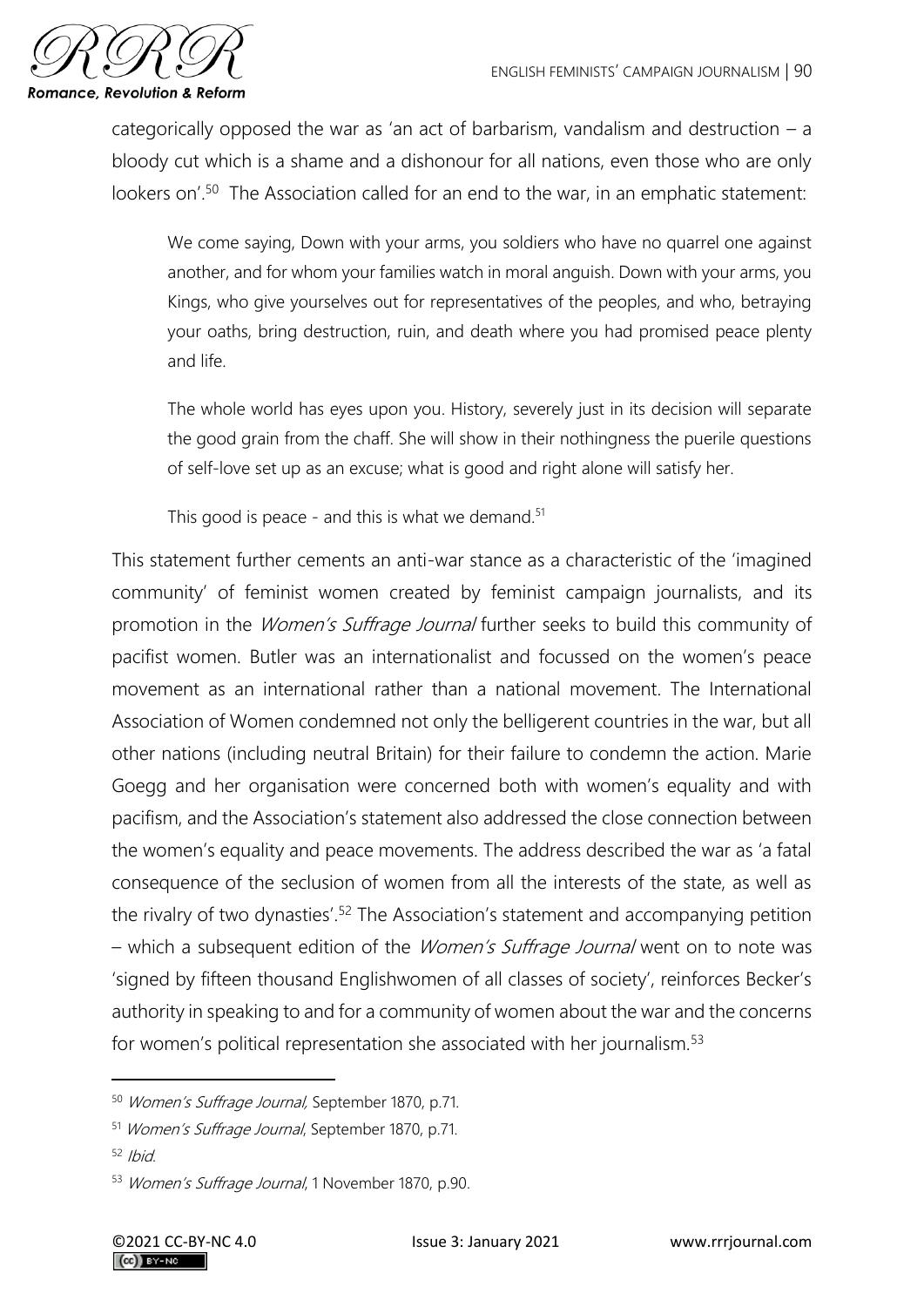

The Women's Suffrage Journal also provided some of its own commentary on the International Association of Women and its objectives stating that:

To claim for women an equal share in all the rights which men enjoy in the state and in society […] it also aims at seconding all enlightened men to secure to the nation's liberty, instruction, morality, economy, well being and peace, based on fraternal union.<sup>54</sup>

The *Women's Suffrage Journal's* position on the war *vis-a-vis* the International Association of Women's pacifist purpose, coalesced with its objectives regarding the equality of women, while its aims also hinted at the liberal ideals of peace, economic stability, fraternal union, and national liberty.

As Geoffrey Wawro notes, however, it must be remembered that there also existed patriotic support for the war. Wawro particularly quotes one German mother's parting words to her soldier son: '[i]t is not necessary that you return from the war, only that you do your duty'.<sup>55</sup> This statement challenges the opinion presented by Becker that women across Europe would be opposed to the war, given the plebiscite. Coverage of the International Association of Women and the printing of its petition within the Women's Suffrage Journal represents an internationalist approach at odds with other such opinions on the war, which were rooted in national identity, patriotism and the English concept of 'manliness', against which the French army in particular, was unfavourably compared.<sup>56</sup>

#### THE WAR, THE COMMUNE AND THE CONTAGIOUS DISEASES ACTS: BUTLER'S CAMPAIGN

The Contagious Diseases Acts were introduced from 1864 with the aim of reducing the incidence of sexually transmitted diseases in the military. They were in force in garrison and naval towns. The Acts gave the police the ability to arrest and subject any woman suspected of prostitution to a medical examination. If the woman were found to have a sexually transmitted disease, the police were able to detain them in a hospital. Josephine Butler led the campaign for the abolition of the Acts in England.<sup>57</sup> Members

 $54$  Ibid.

<sup>55</sup> Wawro, p.88.

<sup>56</sup> Parry, p.20; J.A. Mangan and James Walvin (eds), Manliness and morality: middle-class masculinity in Britain and America, 1800-1940, (Manchester: Manchester University Press, 1987) p.1; Wawro, p.41-64. <sup>57</sup> See, for example Margaret Hamilton, 'Opposition to the Contagious Diseases Acts, 1864-1886', Albion: A Quarterly Journal Concerned with British Studies,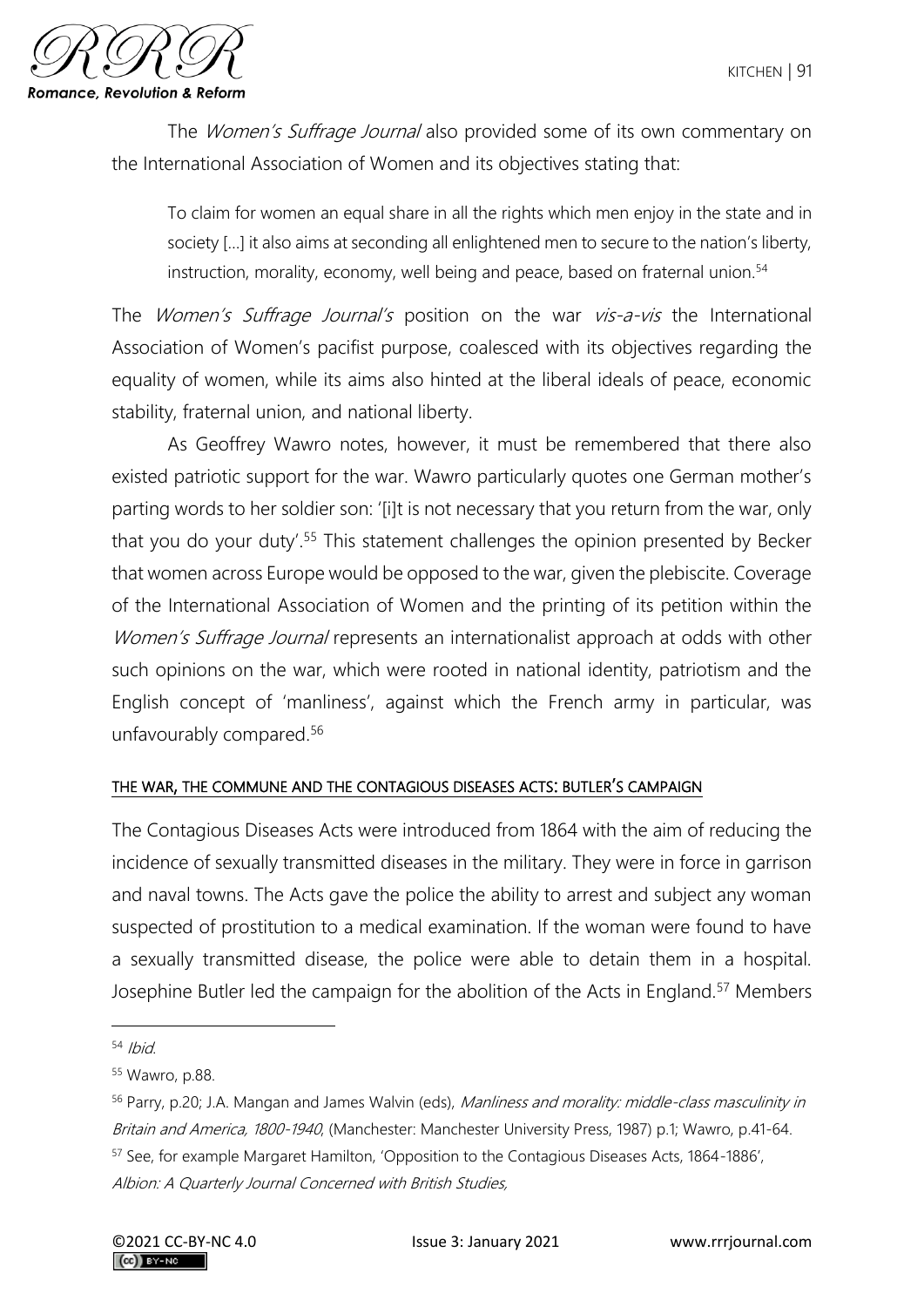

of her international network—including International Women's Association founder Marie Goegg, and Marie Troubnikoff, a Russian woman resident in Paris—also worked for the abolition of similar laws in France, as evidenced by their correspondence with Butler and with the *Shield*, which I will explore in this section. Butler and her interlocutors formed an international imagined community that observed and commented on events in France during the turmoil of 1870 and 1871, primarily through the perspective of the anti-CDA campaign.

Anne Summers' research has uncovered the extent of Butler's international networks and the degree to which she corresponded with them regarding her campaign for the repeal of the Contagious Diseases Acts.<sup>58</sup> Since Summers' work reveals an international network of women in Switzerland, France, Germany, the Netherlands, Belgium and Italy, it is likely that Butler was (or quickly became) aware of the political situation in countries across Europe in the 1870s, and how it pertained to her anti-CDA campaign and those of her colleagues abroad.<sup>59</sup> The International Association of Women's address, discussed in the previous section, had a clear antiwar and pro-suffrage message, and was critical of both German and French governments. However, journalism and correspondence responding to the war and relating to the anti-CDA campaign complicates our sense of the imagined community the feminist press had created.

The influence of the repeal campaign on journalistic discourse about the war can be seen in the pages of the *Shield*. For this publication's community, the CDAs were a response to the spread of venereal disease amongst members of the military, and this arguably led to the *Shield'*s anti-standing army, and generally anti-war stance. In addition, in the context of the Franco-Prussian war, up to the Siege of Paris in December 1870, the pacifist stance set out in the International Women's Association address published in the *Women's Suffrage Journal*, was complicated by a tendency to support

<sup>10 (1978)</sup> pp.14-27. The use of such laws originated in Napoleonic France, as noted by Anne Summers. Anne Summers, 'Which Women? What Europe?', pp.215-216.

<sup>&</sup>lt;sup>58</sup> Summers, 'Gaps'. The term Contagious Diseases Acts usually refers to the English laws. However, here as in many of the primary sources (see for example the 'Letter from Paris' in the *Shield* dated December 1870) the reference to the 'Contagious Diseases Acts' relates to other nations' equivalent or similar legislation.

<sup>59</sup> Anne Summers, "The Constitution Violated": The Female Body and the Female Subject in the Campaigns of Josephine Butler', History Workshop Journal, 48 (1990) pp.1-15.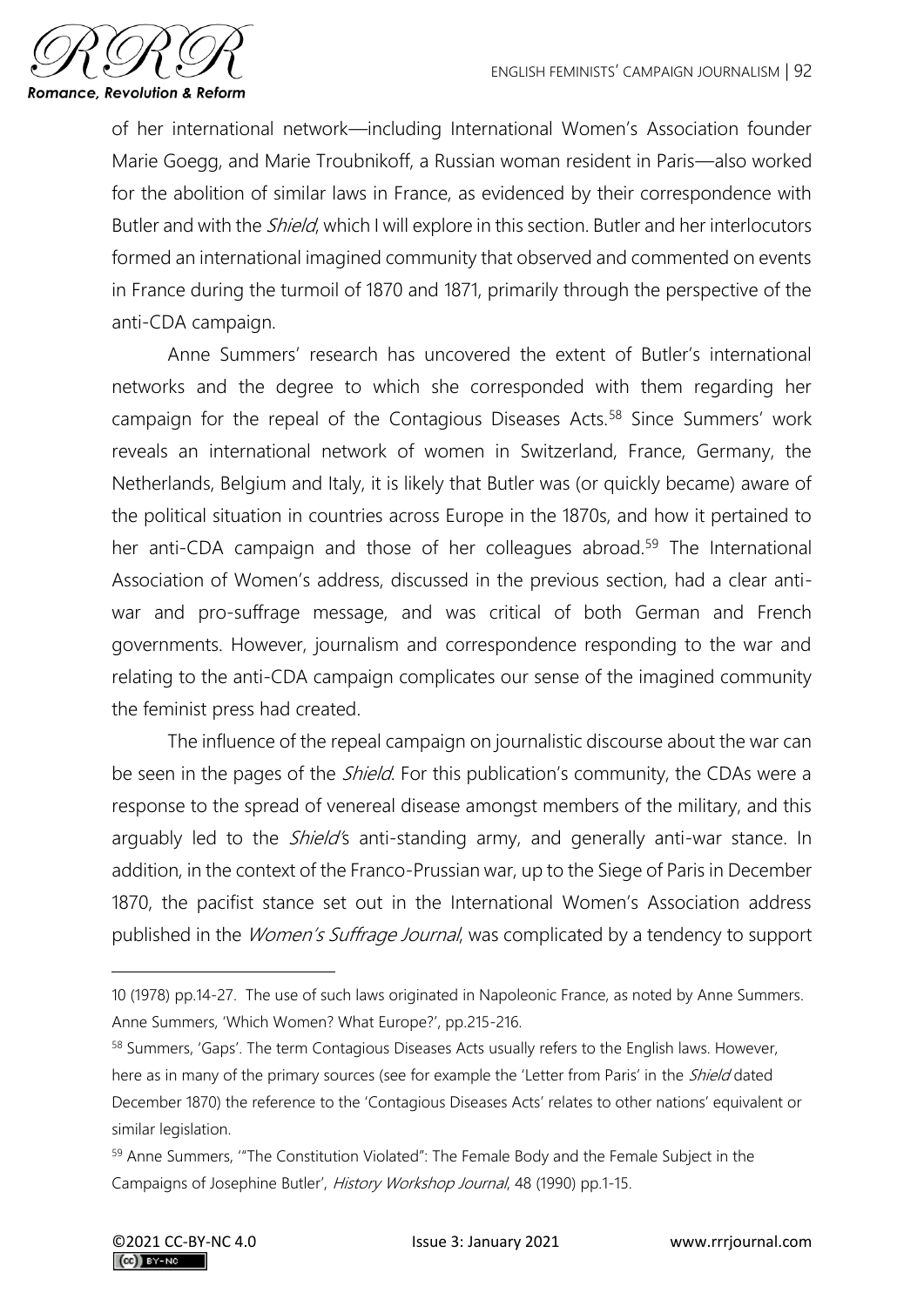

the Prussian military system over that of the French army, which can be seen in the Shield. A letter from Marie Goegg, published in the Shield in December 1870, discussed the respective armies, and the status of prostitution and moral conduct during the war between the French and Prussians. She condemned the French system of conscription and the ban on marriage for soldiers, comparing it unfavourably with the Prussian army's system of short-term conscription for young men, and their freedom to marry and to have families. Goegg outlined each army's resulting positions regarding prostitution. For the French army 'it naturally follows in such state of things, that a man will seek to gratify his nature, and give but little heed of the laws of morality', while legalised prostitution was 'unknown in Germany. (It exists in Berlin, but not ostensibly for the army)<sup>'60</sup> Goegg ended her letter on a pacifist note, more akin to the International Association of Women's address, and expressed sympathy for French refugees: '[e]nough of this subject, it is sickening. Our city is full of voluntary French exiles – of families who fly the horrors of a siege'.<sup>61</sup> Nonetheless, despite her internationalism and pacifism, Goegg did not have an equally critical view of the French and the Prussians in their conduct of the war. Instead, in relating the anti-CDA campaign to military structures, prostitution laws, and by extension the character of German and French men, her opinion showed a pro-Prussian and anti-French stance.

This stance was expanded by another correspondent in the same edition of the Shield, written in an anti-French (and particularly anti-Parisian) tone, which associated the character, and military failings, of the French, with perceived Parisian degeneracy and with the legalisation of prostitution. The correspondent cited a message from the Paris Correspondent of the *Manchester Examiner and Times* which purported to have come via balloon mail from besieged Paris. It described the lack of national guard recruits and their resulting inability to defend the city:

The enemy is at the gates, yet the needful qualities of heroism and patriotism seemed altogether wanting […] the source from which this apathy springs is the twenty years' moral degradation […] I can't help warning the English people against the Contagious

 $60$  Ibid

 $61$  Ibid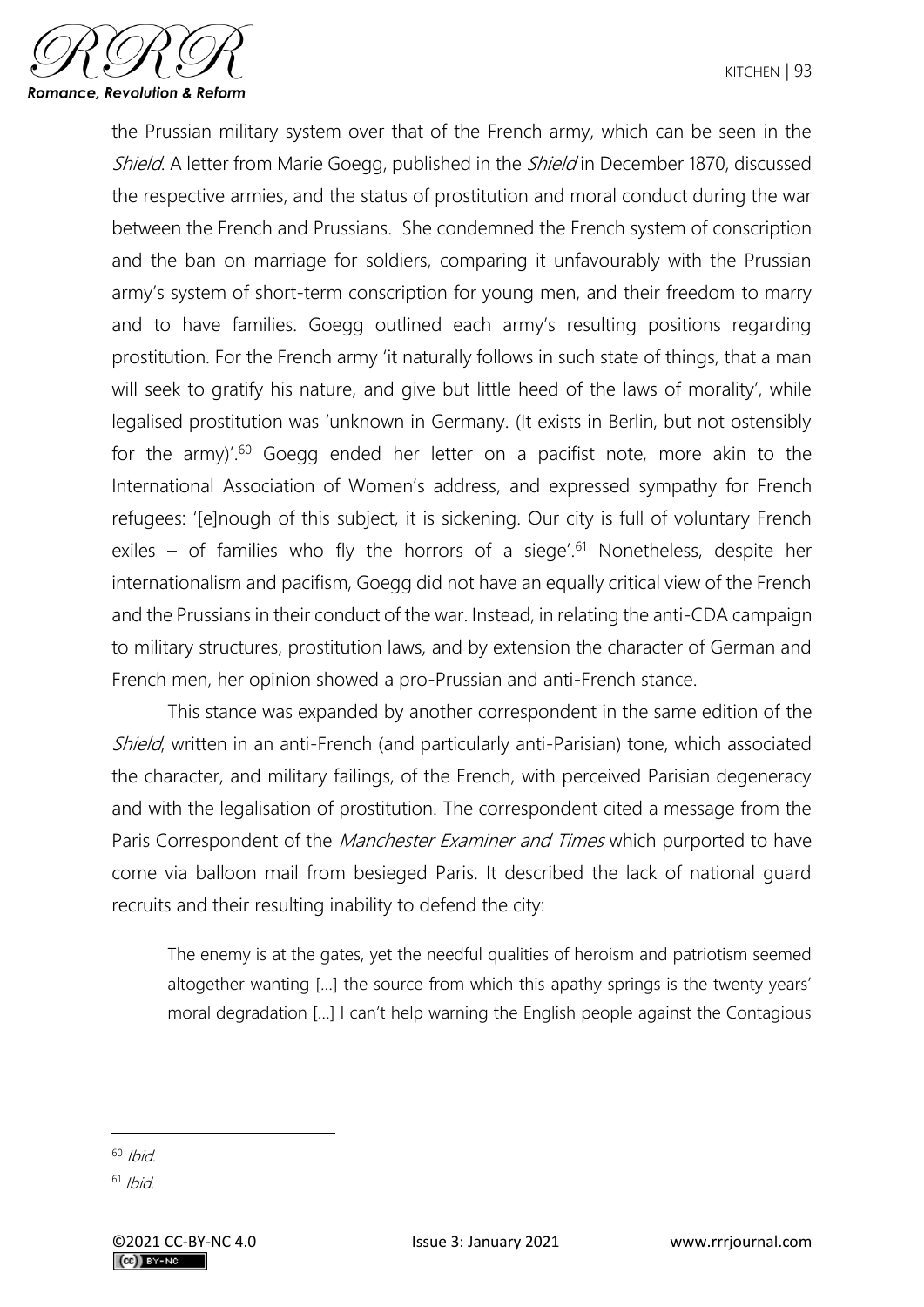

Diseases Acts […] It is these Acts which have rendered the immorality which reigns here supreme a part of the country's institution.<sup>62</sup>

This community, corresponding through the *Shield*, and focussed as it was on the fight against the Contagious Diseases Acts, led to commentary loaded with moral judgements on French character, which was then associated with the defeat of France and the eventual fall of Paris in January 1871, combining anti-CDA, anti-war and anti-French feeling. The journalists and correspondents to the *Shield* constructed a picture of the war and Commune that was informed by and promoted the anti-CDA campaign, and in this context, opinions previously expressed on France in particular proved to be changeable.

The nature of the opinions held by this alternative imagined community created by the Shield—and especially its views on the character of Parisian men—altered radically with the advent of the Commune. Far from perceiving the Commune, as did much of the press in Britain, as representing the worst of degeneracy, language concerning the Commune itself was relatively tempered in the *Shield*—as it would be in representations of the Commune in other feminist publications—and in one instance was significantly praised.

In a letter of April 1871 to Marie Troubnikoff in Paris, Butler questioned her about the apparent abolition of the Contagious Diseases Acts in Paris by the Communard government.<sup>63</sup> Butler noted that the Commune had 'taken a step towards the equality of the sexes', by the abolition of legal prostitution, and asked Troubnikoff if she knew whether any in the national government (the Republican Government at Versailles) supported this change in the law.<sup>64</sup> The Josephine Butler archive at the Women's Library includes an annotated transcript of this letter by her secretary Rose Bruker, on behalf of the National Association for the Repeal of the Contagious Diseases Acts. In her annotations, Bruker outlined details of the war and Siege of Paris, before discussing the Commune. She described it as comprising socialist and left-wing republicans, as being the first socialist government, and outlined the Commune's end wherein the Versailles

<sup>&</sup>lt;sup>62</sup> Shield, December 1870, p.61.

<sup>&</sup>lt;sup>63</sup> Troubnikoff and Butler started correspondence in April 1869 and found that they had a shared cause. Jane Jordan, Josephine Butler (John Murray: London, 2001) p.102.

<sup>&</sup>lt;sup>64</sup> University of Liverpool Special Collections and Archives, reference: JB 1/1 1871/04/00(I).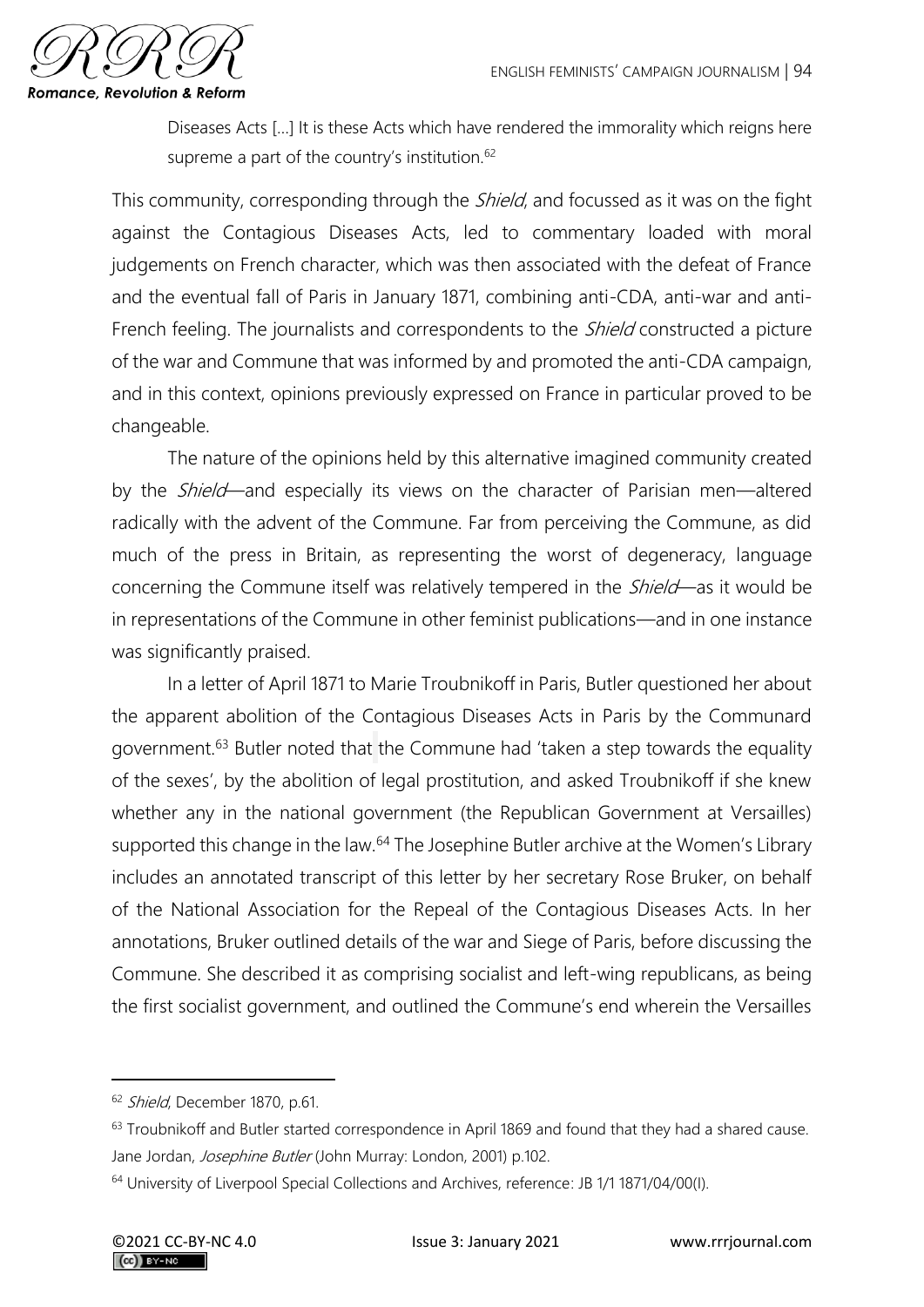

government 'captured Paris and massacred at least 20,000 people'.<sup>65</sup> Bruker's account contended that the abolition of the '*Police de Koers* in Paris was one of their [the Communards'] acts, an act approved of [by Butler]' as it freed 'prostitutes from the slavery of total police control<sup>'66</sup> This brief statement indicates opposition to the Contagious Diseases Acts both in themselves and as an act of police control — thereby supporting Butler's liberal values, alongside her abhorrence of the massacre of Communards and Parisians by Versailles at the Commune's violent end. On the other hand, the note was neutral in its view of the Commune itself, only approving their action in abolishing the Contagious Diseases Acts.

What must certainly have been Marie Troubnikoff's reply to Butler's letter was published in the *Shield* in an anonymous 'A Letter from Paris' in May 1871:

The Commune, you are aware, has supressed the Bureau of Prostitution, of which M. Le Cour was the head. I hope with all my heart, that these horrors will not be restablished in Paris, as part of the restoration of order; but I know little of what is going on just now. Beyond Paris, our towns and villages are infected with the horrible pest of legalised prostitution, which could only be effectively opposed by a strong association, such as you have in England'. 67

A report from a correspondent in Versailles reproduced in the *Shield* in April 1871, warned that: '[l]adies travelling or walking by themselves, are exposed to worse indignities than imprisonment, especially if they are foolish enough to express concern for the possible fate of Paris'.<sup>68</sup> It also set out the case of one such young woman who had been taken by the police under their Contagious Diseases Acts, having been heard to declare 'Ces Pauvre Parisienes! Que Dieu protège!'<sup>69</sup> Thus the *Shield* attempted to demonstrate that the Acts were being used for nefarious political purposes by the Versailles government, despite its claim of being concerned only for public health. The Shield and its community of readers and activists thus interpreted events and constructed their own reality which was inflected by their feminist agenda, and particularly the anti-CDA campaign.

<sup>65</sup> Women's Library Archive, London School of Economics, reference: 3JBL/03.

 $66$  Ibid.

<sup>67</sup> Shield, May 1871, p.541.

<sup>68</sup> Shield, April 1871, p.477.

 $69$  Ibid. (Translated by the author as: 'You Poor Parisians! May God protect you!')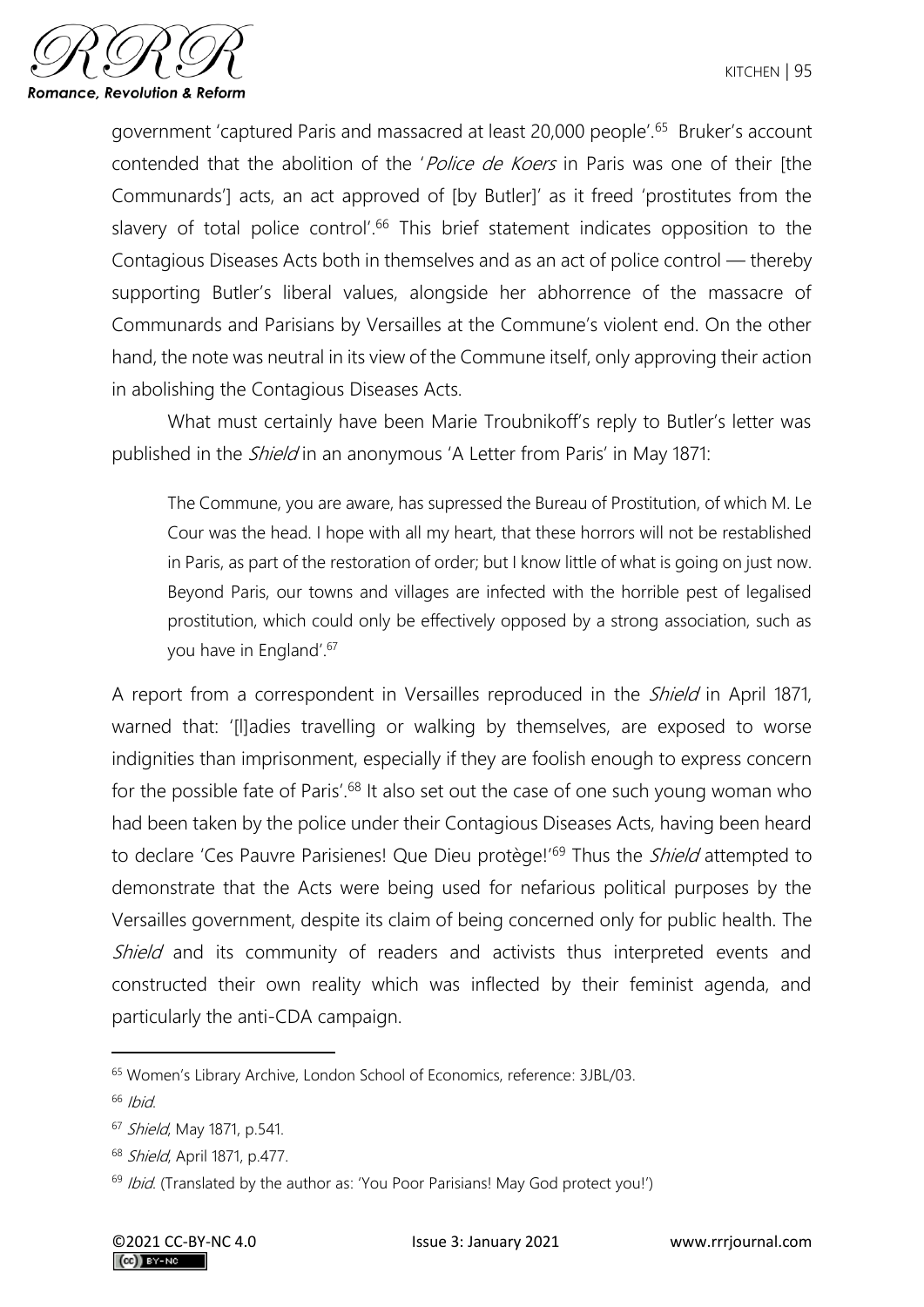

On 27 May 1871 (five days after the Commune's brutal destruction) an article appeared in the *Shield* entitled 'A Lesson from the Commune', declaring that:

The Communists of Paris, with all their faults and follies, have at least proclaimed their logical perception of the relation of slavery, prostitution and celibate armies and have thus shown a profounder knowledge than some who bear the name of statesmen. The Communal delegation […] have issued a proclamation in which […] it is decreed that all houses of ill-fame in their quarter shall be immediately closed.<sup>70</sup>

The Commune's abolition of prostitution (or at least legal prostitution) vindicated the anti-CDA community's views and required a modification of previously expressed views on the men of Paris, as subject to 'twenty years' moral degradation'. the Shield claimed: '[i]t is the effect that the working men who know how their sisters are treated in the French brothels […] see no difference between their condition and that of the slaves of the southern states of America before the war'.<sup>71</sup> Although much anti-CDA campaigning was, as with Butler and Goegg, led by women, according to this article, within the Paris Commune, Communard men were active participants in ending prostitution and the Parisian CDAs, where working-class Communard women are not seen as having played an active role. In this *Shield* article, they even take on a passivity akin to the perceived passivity of slaves. Although Gullickson and others have noted the active participation of women within the Commune, in this article, all action in abolishing prostitution and repealing the Parisian CDAs is attributed to the leaders and working-class men of the Commune, excluding the opinions, voices and activity of Commune women in relation to actions that most directly impacted their lives. It is in this example that the limitations of the alternative imagined community created by feminists in these publications begins to become evident.

Gullickson has observed the dichotomous depictions of Parisian women in March 1871 as either 'good housewives' or 'bad prostitutes'.<sup>72</sup> Butler and her allies, however, focussed on the institution of prostitution and the associated Acts, nuancing their representation by avoiding such judgments on women themselves. Their responses to the war and to the Commune were a complex interaction of issues of

 $71$  Ibid.

<sup>70</sup> Shield, 27 May 1871, p.506.

<sup>72</sup> Gullickson, p.55.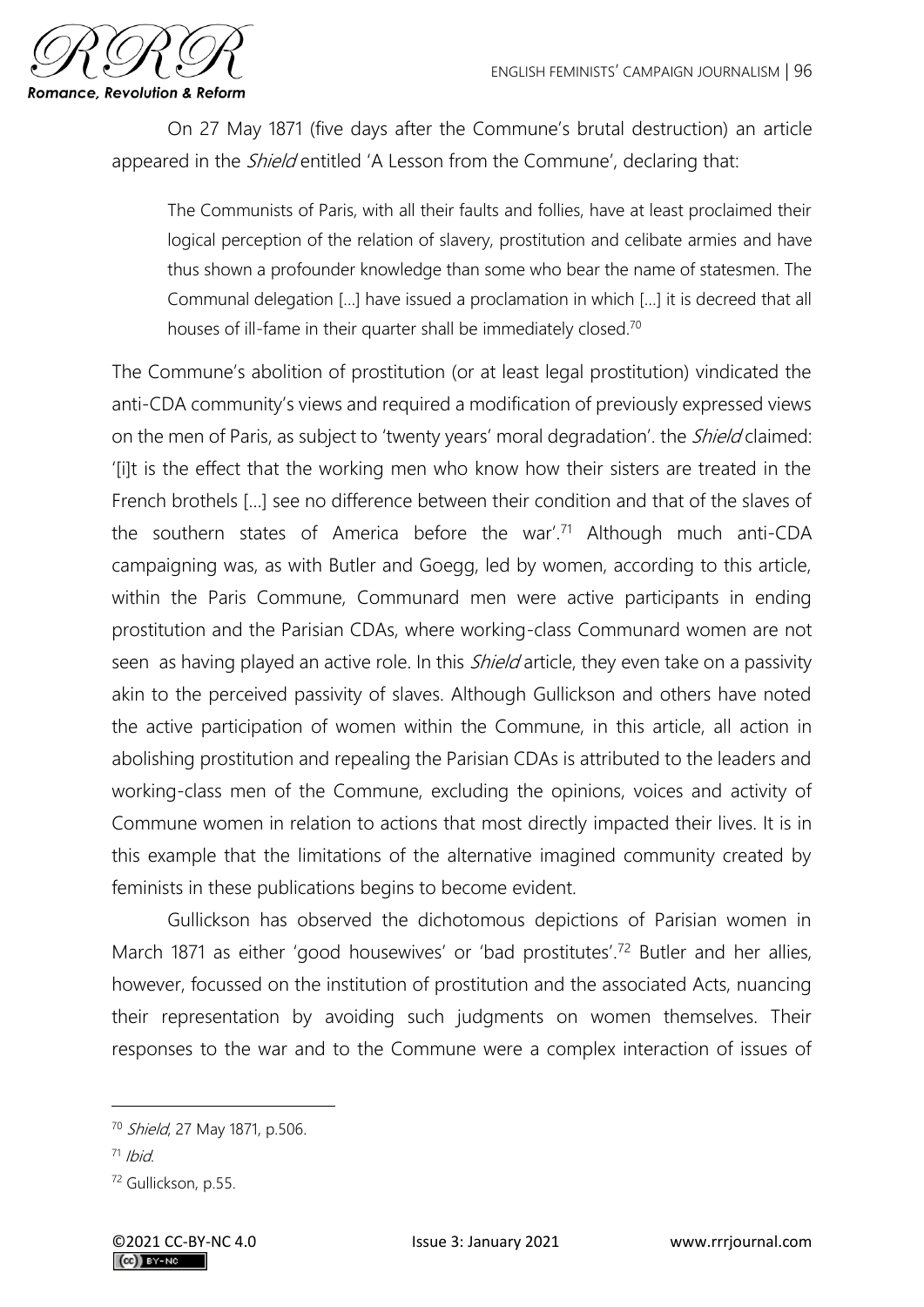

women's equality, peace, and moralism; they argued that the Contagious Diseases Acts related to questions of the military, liberalism, and class. Opinions on the war and the Commune expressed in the *Shield* differed from the supposed general view prevailing in Britain but they diverged most notably in their opposition to the Contagious Diseases Acts, which was the *Shield's*, and Butler's, dominant purpose in this period, even while this excluded the voices of those women most directly affected by the Contagious Diseases Acts.

#### THE WOMEN OF PARIS AND THE COMMUNE: REPRESENTATION IN THE ENGLISHWOMAN'S REVIEW

Troubnikoff's letter in the *Shield* concluded with a plea for support for law reforms relating to prostitution in France, declaring that: '[i]t is because they have neglected these [reforms], that France is torn by blind and powerless revolutions'.<sup>73</sup> Like Troubnikoff (who was from a minor Russian aristocratic family), Boucherett came from a landed upper-class background, and might well have been staunchly antirevolutionary.<sup>74</sup> Indeed, her feminism was consistent with her conservatism. In 1868 Boucherett demonstrated her conservative feminist position in her pamphlet, The Condition of Women in France, in which she had arqued that women's educational and professional opportunities had been significantly restricted in post-revolutionary France, as compared to under French monarchy.<sup>75</sup> In 1870, under Boucherett's editorship, the *Englishwoman's Review*, in addition to printing stories relating to the conduct of women in the war, republished extracts from articles that presented a moralistic response to the French army and to the citizens of Paris. It approvingly quoted members of the clergy, and also—in line with its conservative political perspective—cited commentary that was highly critical of 'Bismarckism'.<sup>76</sup>

Editorship of the journal transferred from the conservative Boucherett to the radical Ashurst Biggs in early 1871 owing to Boucherett's ill health, though it is not

<sup>73</sup> Shield, 27 May 1871, p.541.

<sup>&</sup>lt;sup>74</sup> Marie Troubnikoff was from the Russian aristocracy. Although her father had been a Decembrist and she embraced women's and progressive causes in Russia, she was opposed to revolutionary activity and was firmly against her daughter's involvement in the revolutionary movement in Russia during in the 1870s. Barbara Alpern Engel, Mothers and Daughters : Women of the Intelligentsia in Nineteenth-Century Russia (Cambridge: Cambridge University Press, 1983) pp.56-61, 201.

<sup>&</sup>lt;sup>75</sup> Emilia Jessie Boucherett, *The Condition of Women in France* (London: Strahan & Co, 1868).

<sup>76</sup> Englishwoman's Review, December 1870, p.61.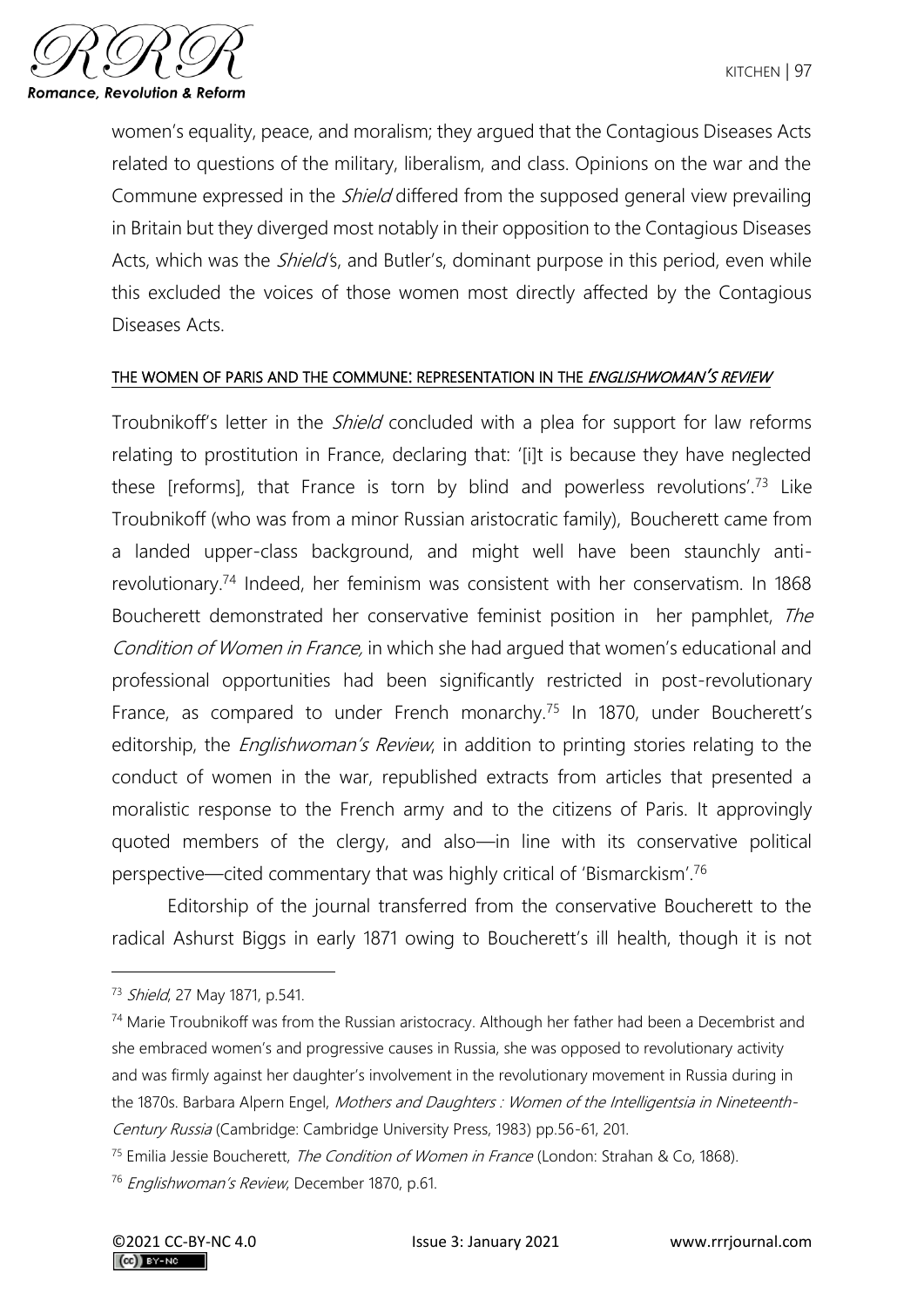

known how much influence she retained as sole proprietor of the paper.<sup>77</sup> Under Biggs, the editorial stance of the *Englishwoman's Review* was sympathetic to the women of Paris, in contrast to a generally very hostile press, particularly conservative publications such as The Times.<sup>78</sup> At the end of the Siege of Paris, the Englishwoman's Review provided a sympathetic description of the women defending Paris:

TEN BATTALIONS of women have been formed at Paris to serve on the ramparts. They will attend on the wounded, serve the ambulances, and, if necessary, fight. They wear a black blouse, black trousers with an orange stripe and a black cap with an orange band. If the ramparts are really attacked, we fully expect these women will show plenty of courage. They are working women of good character from twenty-five to forty years of age. They receive a rand and a half a day pay. $79$ 

These women, who would later be characterised as the notorious 'petroleuses' of the Commune by many commentors, are here instead alternatively described as of good character. In developing a feminist viewpoint associated with the last days of the Paris siege, they are portrayed with virtues such as courage, in contrast to the apparent weakness of character depicted in French men.<sup>80</sup>

Major histories of the Commune, including the first written by Eleanor Marx's fiancé Prosper-Olivier Lissagaray and translated by her, include negative references to the women of the Commune, which went on to be challenged in the *Englishwoman's* Review.<sup>81</sup> Lissagaray himself had described '[t]hose females who dedicated themselves to the Commune [who] had but a single ambition: to raise themselves above the level of man by exaggerating his vices'.<sup>82</sup> Higgins has cited contrasting examples of press commentary about anti-Communard women from The Times.<sup>83</sup> The Dublin Evening Mail also asserted that 'English opponents of women's claims [for suffrage] held up

 $77$  Janet Horowitz Murray has described the ongoing relationship between proprietor and editor as a 'more than 20 year partnership'. It is likely that Boucherett continued to have some input into the journal following her departure as editor. Janet Horowitz Murray, 'Class vs. Gender Identification in the "Englishwoman's Review" of the 1880s', Victorian Periodicals Review, 18 (1985) pp.138-142 (p.139).

<sup>78</sup> Higgins, pp.16-20.

<sup>&</sup>lt;sup>79</sup> Englishwoman's Review, January 1871, p.66.

<sup>80</sup> Wawro, pp.41-64

<sup>81</sup> Holmes, pp.106, 151.

<sup>82</sup> Cited in Holmes, pp.105-06.

<sup>83</sup> Higgins, pp.25-27.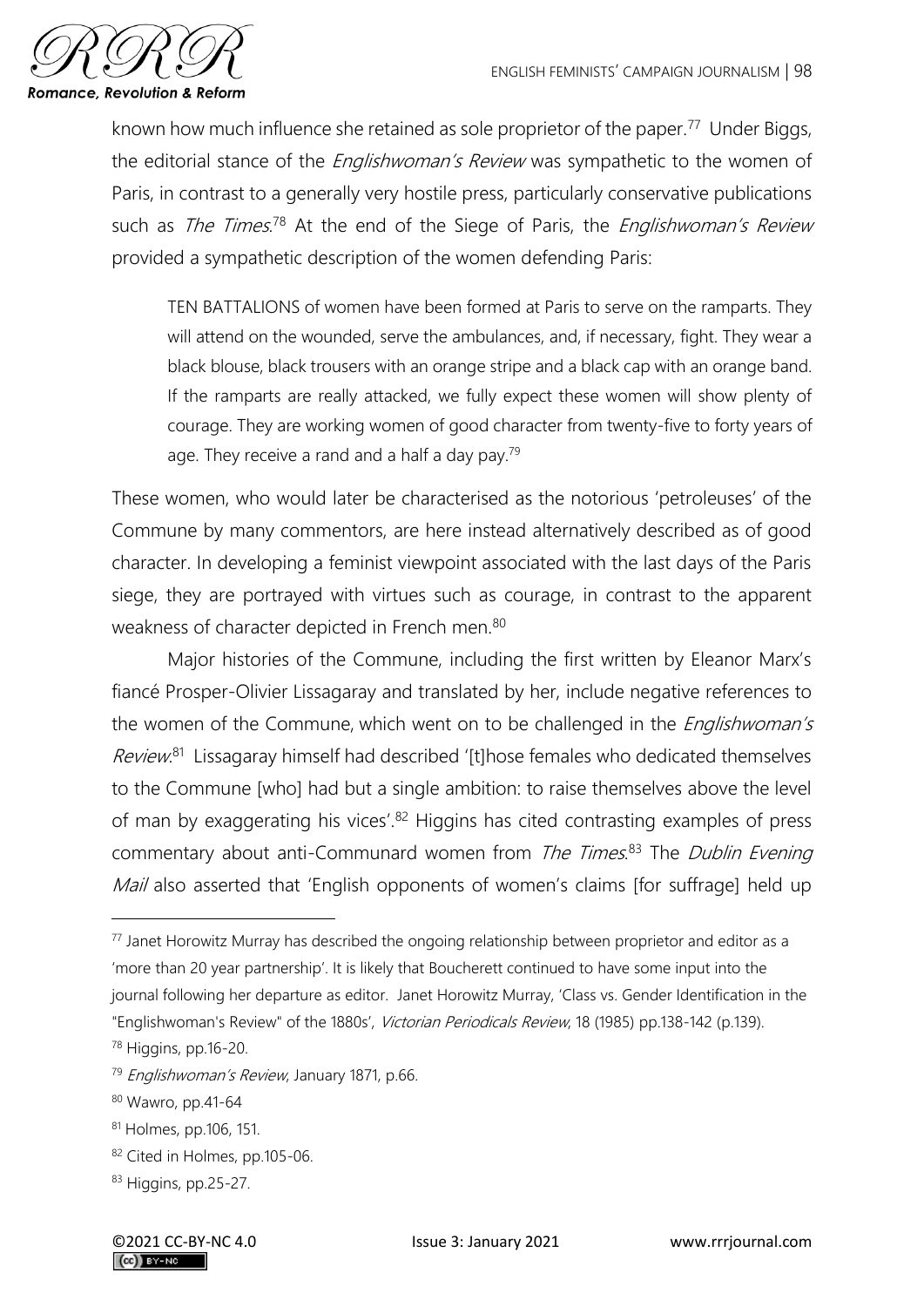

these imaginary furies as terrible examples of what women would become if they got the franchise, or any political rights whatever'. $84$  These testimonies negatively associated the sensational stories about the Communard women, portrayed in the British press, with the women's suffrage campaign in England — which was, in fact, some years away from taking on a militant aspect, the *Englishwoman's Review*, constructing an imagined community that had at its centre the claim for women's suffrage, needed therefore to challenge this portrayal of the women of Paris. The description of the women of the Commune given in the *Englishwoman's Review* in late 1871 was thus sympathetic:

Many papers have commented, some harshly, a few generously, on the share which women have taken in the last terrible days of the siege of Paris. The Daily News does justice to the heroism the better class of women have shown through the whole desperate struggle.

The women of Paris earned the respect and sympathy of the male populace in quite another fashion. It was upon them the distresses of the blockade came heaviest. The poorer classes, whose husbands and bread-winners were employed upon the ramparts, sat out the weary hours at home, waiting with desperate anxiety for news of the battle, or stood at the doors of the offices where scanty food and fuel were distributed. In fact, they suffered and endured as, we believe, women have for the most part ever suffered and endured when subjected to conditions of feverish uncertainty and peril which would test the spirit of the strongest men. [...] We cannot follow with much patience the rhetorical denunciations of English writers, who do not hesitate to refer broadly to the women of Paris, and to the women of the Commune, as if they were monsters of revolting cruelty and vice.<sup>85</sup>

These assertions refute both the class-based fears of revolution engendered by the Commune and the misogynistic depiction of Communard women. They also, in describing Parisian women's endurance and strength—in comparison to men—provide an alternative imagery of women that opposed contemporary discourses on mid-Victorian womanhood.<sup>86</sup> As Gullickson has duly noted, the treatment of Communard

<sup>84</sup> Dublin Evening Mail, 11 October 1871, p.1.

<sup>85</sup> Englishwoman's Review, July 1871, p.197.

<sup>86</sup>Women's inherent and fundamental 'weakness' was asserted by many the scientific and medical community, including Henry Maudsley. See Michael Collie, Henry Maudsley Victorian Psychiatrist: A Bibliographical Study (St Paul's Bibliographies: Winchester, 1988) p.51.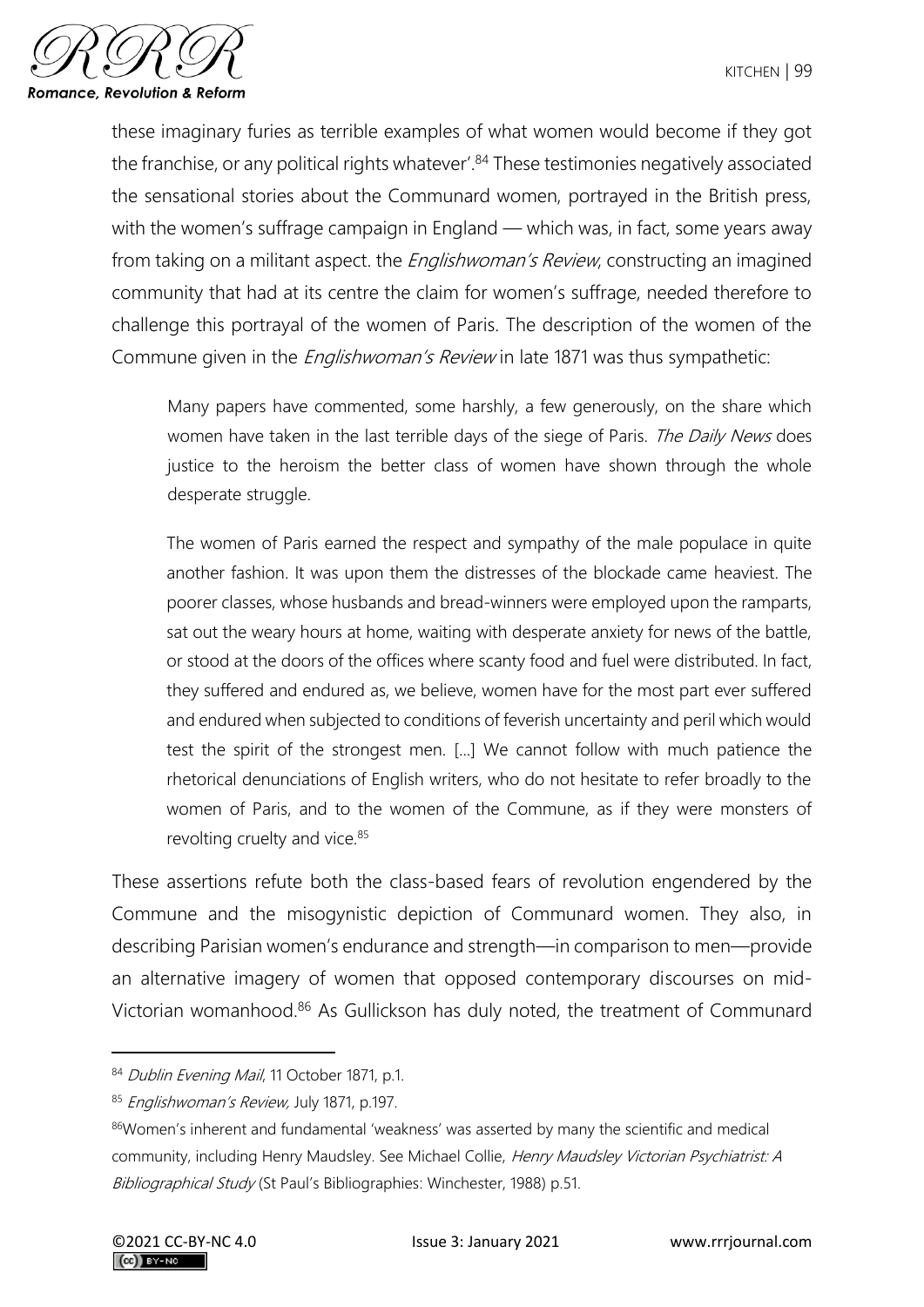

prisoners and the abuse that they received from the people of Versailles was justified by contemporary reporters because they were popularly depicted as '[f]uries of Greek myth, wild animals, witches, and madwomen'. 87

The *Englishwoman's Review*, however, presented a nuanced picture of women prisoners and their trials at Versailles. In an article outlining those arrested and their trial, the *Englishwoman's Review* also noted that the 'ladies' of Versailles provided support to the women prisoners:

The women prepare their own food, and for this purpose small portable stoves are ranged along the court-yards of the prison. Some ladies of Versailles bring, daily, linen, books, and occasionally money. They also procure work for the women, who, if they please, may earn a franc and a half a day. The women belong to all classes of society. Of the total of 340, at least 150 are married, and their husbands are almost all among the prisoners.<sup>88</sup>

Again, this passage challenges the tendency in modern criticism to focus on women as a class, by representing the women of Paris as hardworking, respectable (and potentially educated). It also reveals support between the women of Versailles and Parisian Communards which contrasts with Gullickson's description of the abuse of prisoners by the people of Versailles.

English feminists, with their emphasis on women's experiences across classes, may have claimed to speak for English working-class women in responding to the Commune, particularly in highlighting the sympathetic response to the working-class women of the Paris Commune. This sympathetic portrayal is connected to the internationalist approach of the *Englishwoman's Review*, a periodical that regularly included articles on international events and campaigns. However, it is at odds with other interpretations of the Commune in England that were influenced by anti-French feeling and the fear of working-class revolution. It must also be remembered, though, that it is not known what English working-class women themselves thought of the Commune.

We can glean some idea however, as Gareth Stedman Jones has suggested that irrespective of fears of revolution in Britain—fears stoked by the press in response to

<sup>87</sup> Gullickson, pp.183-84.

<sup>88</sup> Englishwoman's Review, October 1871, p.281.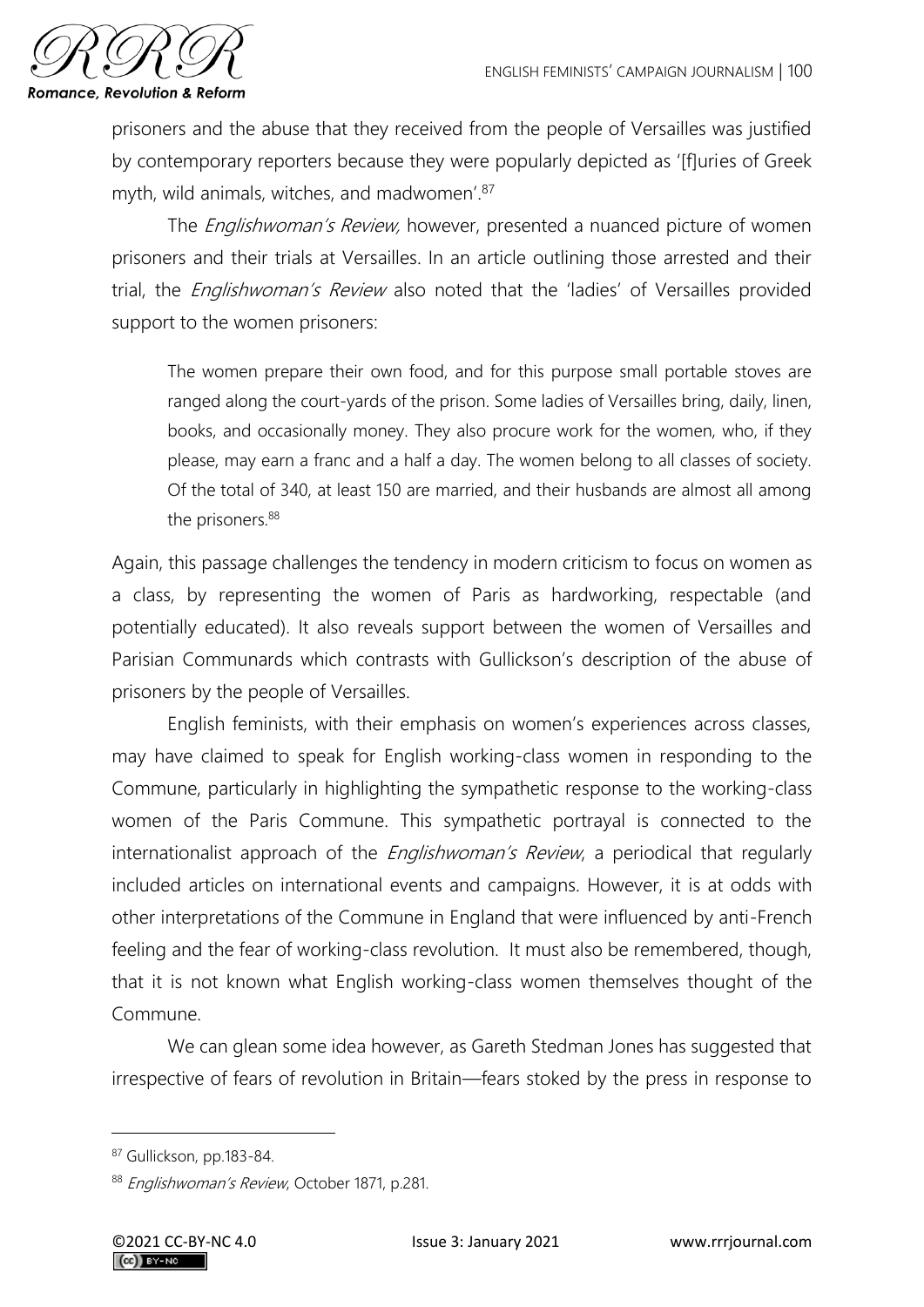

the Commune—Friedrich Engels was correct in asserting that the British workingclasses were indifferent to the Commune.<sup>89</sup> Engels argued that the working classes (or at least, working-class men) 'behaved in a disgraceful manner, though the men of Paris had risked their lives, the working men of England made no effort to sympathise with them or assist them<sup>'90</sup> If the *Dublin Evening Mail* was right to claim that depictions of 'The Petroleuses of Paris' were being used to make a case against women's suffrage, then it was in the clear interest of the *Englishwoman's Review* and the suffrage campaign to present a view that countered this claim, and thus to be sympathetic to the Commune women.

The Englishwoman's Review returned to the subject of French women and the war in 1872. It considered the French reparations, which were supported by a 'patriotic subscription,' and reflected on the costs of the war to all the women of France:

Committees are being formed at Versailles and several other towns to receive subscriptions from the women of France for the purpose of paying the indemnity. Jewellery and objects of art will be accepted, and bazaars will subsequently be organised by French ladies residing in London, Vienna, Rome, New York and other capitals.

All classes of women in France are helping, poor workwomen are giving the earning of two or three days' labour. It appears to be everywhere recognised as women's privilege to pay for the expenses of war, though she must not be consulted as to its commencement.<sup>91</sup>

In commenting on the longer-term impact of the war, the *Englishwoman's Review* continued to construct its imagined community, developing the same themes previously explored in the feminist press: its focus on internationalism, the categorisation of women as a class, it's claims on behalf of working women, and, as Lydia Becker had established at the beginning of the war, a relationship between the impact of the war on women and the campaign for women's suffrage.

<sup>89</sup> Gareth Stedman Jones, Karl Marx: Greatness and Illusion (London: Allen Lane, 2016), p.521.

 $90$  Ibid

<sup>91</sup> Englishwoman's Review, 1872, p.139.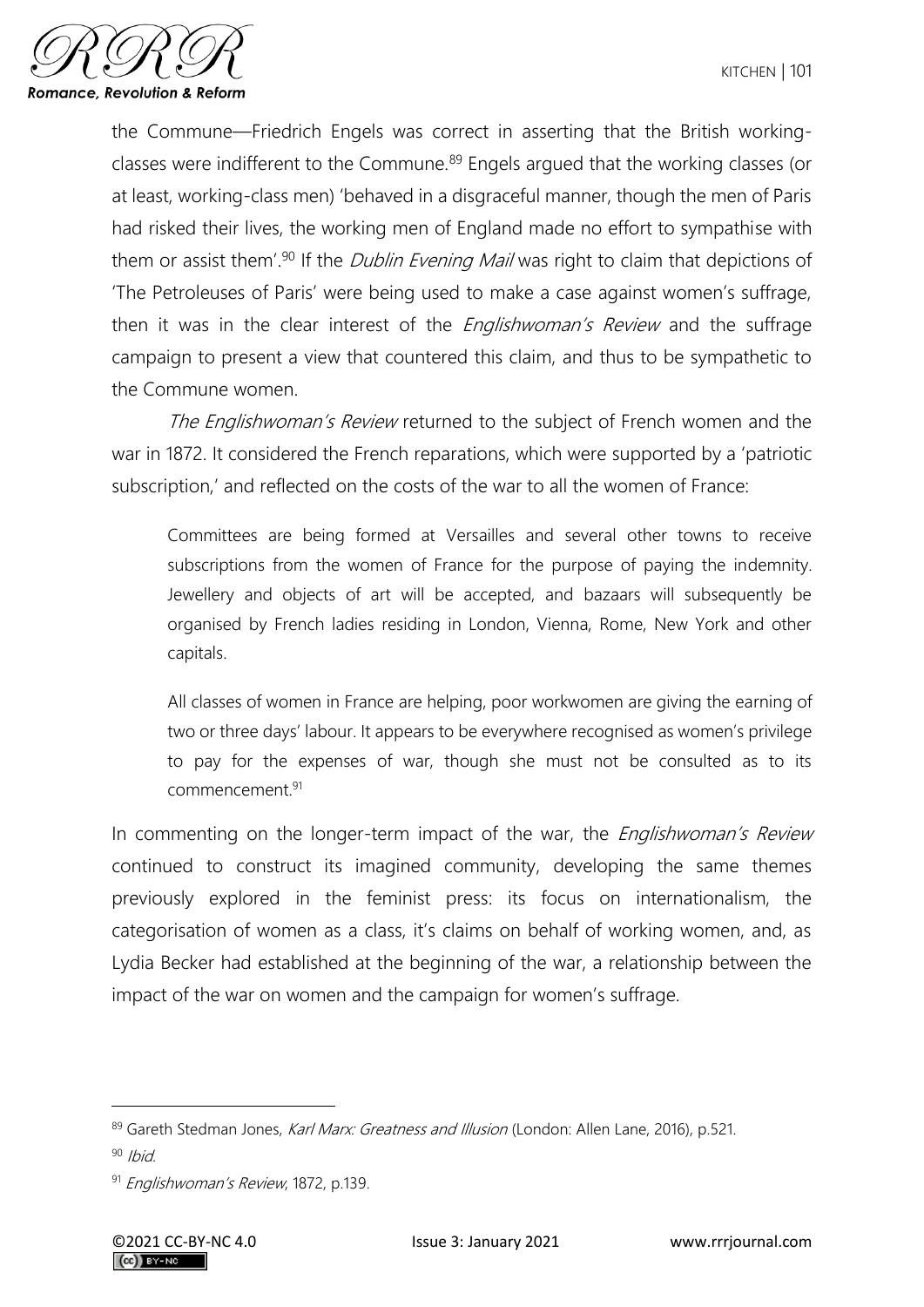

## 'WE ARE JUSTIFIED IN TALKING OF WOMEN AS FORMING ONE CLASS': A FEMINIST 'IMAGINED COMMUNITY' AND ITS LIMITS

English feminists' responses to the war and to the Commune specifically considered the effect on women, and there is clear evidence of an intersection between liberal, pacifist and feminist ideas. Critically, in such a context, this constituted an attempt to portray women as a 'class' uniquely affected by war.<sup>92</sup> In their responses to the war and to the Commune, the group of women journalists examined in this paper were clearly influenced by feminist causes and their identification as activists: for Butler by her campaign against the Contagious Diseases Acts and in the *Englishwoman's Review* and the *Women's Suffrage Journal* by the suffrage campaign. The inseparableness of their feminist campaigns from their worldview means that opinions expressed in the feminist press often differed widely from either the generalised nationalist English view claimed by some scholars, or the alternative multiplicity of views espoused by others.

Butler also focussed on the women's peace movement as an international and not a national concern, and her engagement with the International Association of Women—and the organisation's universal declaration against the war—reflected this, in comparison to other English opinions on the war that were tied to notions of a patriarchal English national identity. Karen Offen claims that the repression of the Paris Commune, which resulted in a suppression of women's rights activism in France, contributed to the centre of women's rights campaigning moving from France to the English-speaking world in the  $1870s.<sup>93</sup>$  This assertion to some degree neglects the complexity of feminists' international networking, which presented ways of sharing

 $92$  In its article of May 1876, 'Women as a Class', the *Englishwoman's Review* made the claim that there was '[a] sense in which we are justified in talking of women as forming one class, whether in "the highest, the middle or the humbler ranks of life;" a sense in which women […] do form one common class […] The fact remains that by the law all men in England are equal and all women are inferior to them'. Englishwoman's Review, 13 May 1876, p.203.

<sup>93</sup> Karen M. Offen, 'Internationalizing Feminism, 1870-1890', in European Feminisms, 1700-1950: A Political History (Stanford: Stanford University Press, 2000) pp.144-81 (p.144). In her work on Hubertine Auclert, Carolyn Eichner describes the development of feminism in France in the years following the suppression of the Commune through the publication of La Citoyenne from 1881. This, as English feminism did in the 1870s, presented an international view with a focus on sisterhood, but also from a 'first world' perspective, with imperialist convictions. C. J. Eichner, 'La Citoyenne in the World: Hubertine Auclert and Feminist Imperialism', French Historical Studies, 32 (2009), pp.63-84.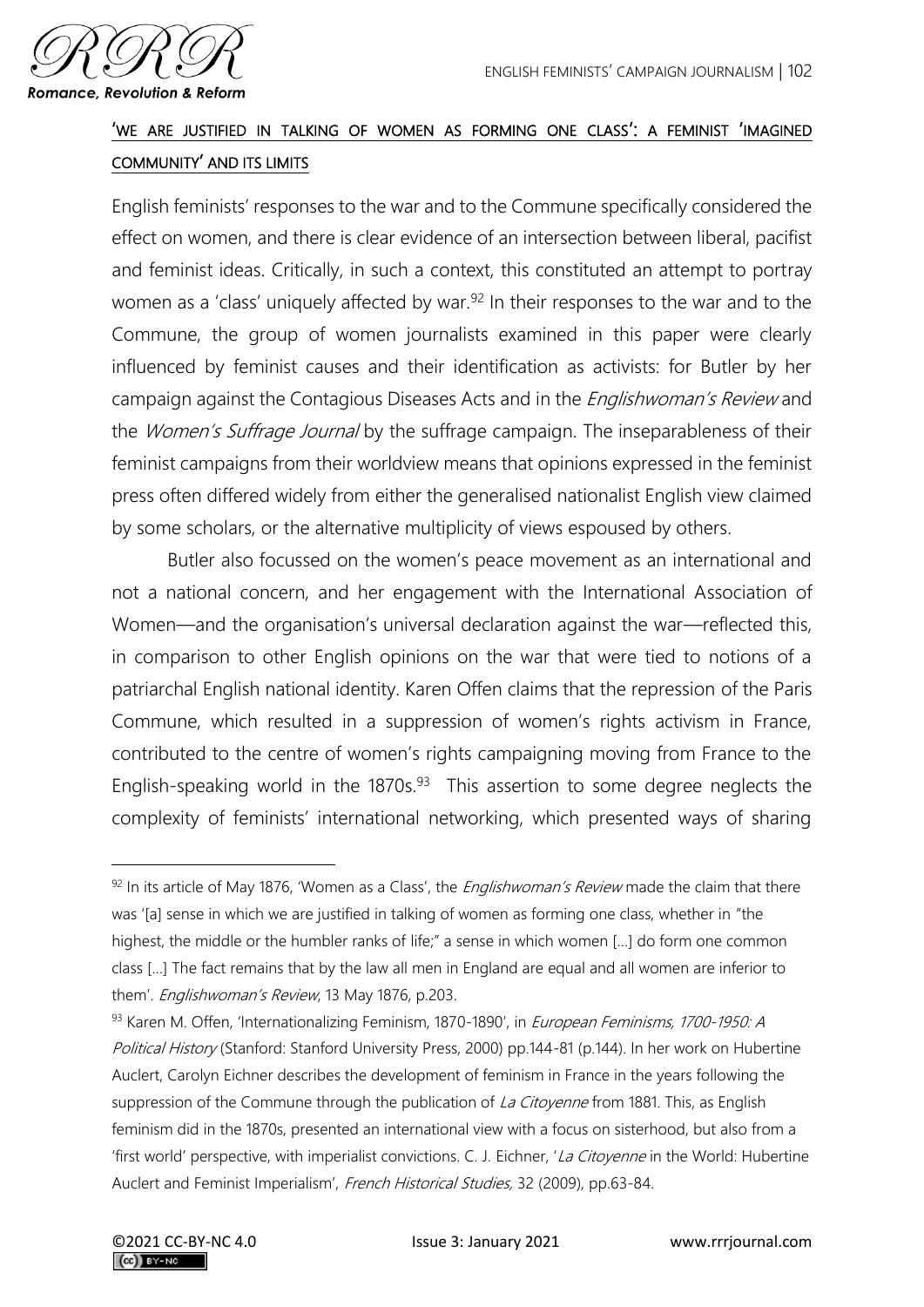

views on women's equality issues across borders and classes. This is illustrated by the response of the *Englishwoman's Review* to the Paris Commune, with its international focus and presentation of Communard women in a sympathetic light.

The feminist press used the opportunity to comment on the French crisis and its perceived impact on women to construct an alternative 'imagined community' claiming comment on foreign affairs as a legitimate sphere for feminists, and emphasising the existence of an international coalition of women campaigners. This was constructed by focussing on the impact of war and the French crisis on women specifically; by a focus on women across classes of society and on the claim for women as a class; and by a sympathetic portrayal of women. For Becker this meant the hypothetical women impacted by the Franco Prussian war; for Butler and her fellow campaigners, the Parisian women who were victims of prostitution and contagious diseases laws; and for the *Englishwoman's Review* this meant challenging the negative portrayal of Parisian women during the Siege of Paris and Paris Commune.

Sheila Rowbotham, in her social history of women, explored 'both what has been specific to women as a sex and the manner in which class has cut across this oppression.' She stated that 'the consequences of [male control] for women of different classes were not the same<sup>'94</sup> Indeed, this examination of English feminists' responses to the war and the Commune, reveals the absence of alternative voices, including working-class French and English women. It is evident that middle- and upper-class English feminists could not speak for all women across nations and classes, despite their intention to do so.

While some English feminists sought to establish an 'imagined community' in their interpretation of the political upheaval in France in 1870-71, for women across both class and national boundaries, the degree to which their own 'imagined community' was more or less valid that the patriarchal English nationalist imaginary they had sought to disrupt, is uncertain. Indeed, the act of using the 'imagined community' as a framework for understanding the significance of feminist journalists' responses to the war demonstrates the limits of their discourse in claiming to speak for all women across all classes and nations. However, building on the concept of a feminist 'imagined community'—rooted in Mary Tusan's work on the women's press and developing Anne

<sup>94</sup> Sheila Rowbotham, Hidden from history: 300 years of women's oppression and the fight against it (London: Pluto Press, 1973) p.ix.